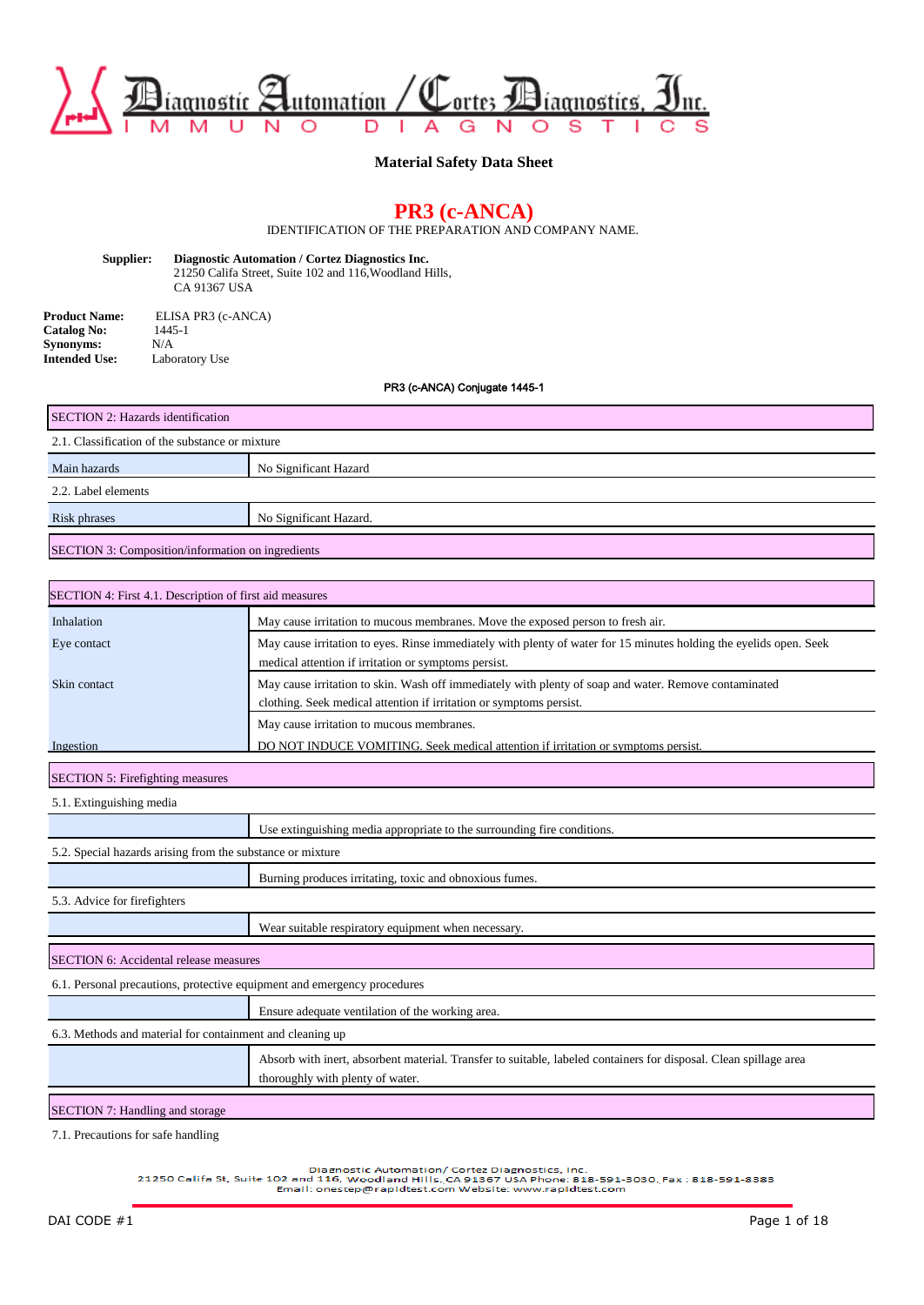|                                                                 | ıtomation<br>mostics                                                                                                                                                                                                                                                                                                                                                                                                                                                                                                                                                                                                                       |
|-----------------------------------------------------------------|--------------------------------------------------------------------------------------------------------------------------------------------------------------------------------------------------------------------------------------------------------------------------------------------------------------------------------------------------------------------------------------------------------------------------------------------------------------------------------------------------------------------------------------------------------------------------------------------------------------------------------------------|
|                                                                 |                                                                                                                                                                                                                                                                                                                                                                                                                                                                                                                                                                                                                                            |
|                                                                 | Avoid contact with eyes and skin. Ensure adequate ventilation of the working area. Adopt best                                                                                                                                                                                                                                                                                                                                                                                                                                                                                                                                              |
|                                                                 | Manual Handling considerations when handling, carrying and dispensing.                                                                                                                                                                                                                                                                                                                                                                                                                                                                                                                                                                     |
| 2. Conditions for safe storage, including any incompatibilities |                                                                                                                                                                                                                                                                                                                                                                                                                                                                                                                                                                                                                                            |
|                                                                 | 2-8 $^{\circ}$ C.<br>Keep container tightly closed. Keep in a cool, dry, well ventilated area. Store in correctly labeled containers.                                                                                                                                                                                                                                                                                                                                                                                                                                                                                                      |
| SECTION 8: Exposure controls/personal protection                |                                                                                                                                                                                                                                                                                                                                                                                                                                                                                                                                                                                                                                            |
| 8.2. Exposure controls                                          |                                                                                                                                                                                                                                                                                                                                                                                                                                                                                                                                                                                                                                            |
| 8.2.1. Appropriate engineering<br>controls                      | Ensure adequate ventilation of the working area.                                                                                                                                                                                                                                                                                                                                                                                                                                                                                                                                                                                           |
| 8.2.2. Individual protection<br>measures                        | Wear protective clothing.                                                                                                                                                                                                                                                                                                                                                                                                                                                                                                                                                                                                                  |
| Eye / face protection                                           | In case of splashing, wear: Approved safety goggles. Skin                                                                                                                                                                                                                                                                                                                                                                                                                                                                                                                                                                                  |
| protection -                                                    | Latex rubber gloves.                                                                                                                                                                                                                                                                                                                                                                                                                                                                                                                                                                                                                       |
| Handprotection                                                  |                                                                                                                                                                                                                                                                                                                                                                                                                                                                                                                                                                                                                                            |
| SECTION 9: Physical and chemical properties                     |                                                                                                                                                                                                                                                                                                                                                                                                                                                                                                                                                                                                                                            |
| 9.1. Information on basic physical and chemical properties      |                                                                                                                                                                                                                                                                                                                                                                                                                                                                                                                                                                                                                                            |
|                                                                 | State Liquid                                                                                                                                                                                                                                                                                                                                                                                                                                                                                                                                                                                                                               |
|                                                                 | Color Off white                                                                                                                                                                                                                                                                                                                                                                                                                                                                                                                                                                                                                            |
| SECTION 10: Stability and reactivity                            |                                                                                                                                                                                                                                                                                                                                                                                                                                                                                                                                                                                                                                            |
| 10.2. Chemical stability                                        | Stable under normal conditions.                                                                                                                                                                                                                                                                                                                                                                                                                                                                                                                                                                                                            |
| SECTION 11: Toxicological information                           |                                                                                                                                                                                                                                                                                                                                                                                                                                                                                                                                                                                                                                            |
| 11.1.13. Other information                                      | No known adverse health effects.                                                                                                                                                                                                                                                                                                                                                                                                                                                                                                                                                                                                           |
| SECTION 12: Ecological information                              |                                                                                                                                                                                                                                                                                                                                                                                                                                                                                                                                                                                                                                            |
| Further information                                             |                                                                                                                                                                                                                                                                                                                                                                                                                                                                                                                                                                                                                                            |
|                                                                 | No data is available on this product.                                                                                                                                                                                                                                                                                                                                                                                                                                                                                                                                                                                                      |
| SECTION 13: Disposal considerations                             |                                                                                                                                                                                                                                                                                                                                                                                                                                                                                                                                                                                                                                            |
| Further information                                             |                                                                                                                                                                                                                                                                                                                                                                                                                                                                                                                                                                                                                                            |
|                                                                 | Dispose of in compliance with all 'local and national regulations'.                                                                                                                                                                                                                                                                                                                                                                                                                                                                                                                                                                        |
| <b>SECTION 14: Transport information</b>                        |                                                                                                                                                                                                                                                                                                                                                                                                                                                                                                                                                                                                                                            |
| Further information                                             |                                                                                                                                                                                                                                                                                                                                                                                                                                                                                                                                                                                                                                            |
|                                                                 | The product is not classified as dangerous for carriage.                                                                                                                                                                                                                                                                                                                                                                                                                                                                                                                                                                                   |
|                                                                 |                                                                                                                                                                                                                                                                                                                                                                                                                                                                                                                                                                                                                                            |
| SECTION 15: Regulatory information<br>Further information       |                                                                                                                                                                                                                                                                                                                                                                                                                                                                                                                                                                                                                                            |
|                                                                 | This SDS is prepared according to 29 CFR 1910.1200.                                                                                                                                                                                                                                                                                                                                                                                                                                                                                                                                                                                        |
|                                                                 |                                                                                                                                                                                                                                                                                                                                                                                                                                                                                                                                                                                                                                            |
| SECTION 16: Other information                                   | Further information                                                                                                                                                                                                                                                                                                                                                                                                                                                                                                                                                                                                                        |
|                                                                 | The information supplied in this Safety Data Sheet is designed only as guidance for the safe use, storage and handling of<br>the product. This information is correct to the best of our knowledge and belief at the date of publication however no<br>guarantee is made to its accuracy. This information relates only to the specific material designated and may not be valid<br>for such material used in combination with any other materials or in any other process.<br><b>Diagnostic Automation/ Cortez Diagnostics</b><br>21250 Califa St, Suite 102 and 116, Woodland Hills, CA 91367 USA Phone: 818-591-3030, Fax: 818-591-8383 |

Email: onestep@rapidtest.com Website: www.rapidtest.com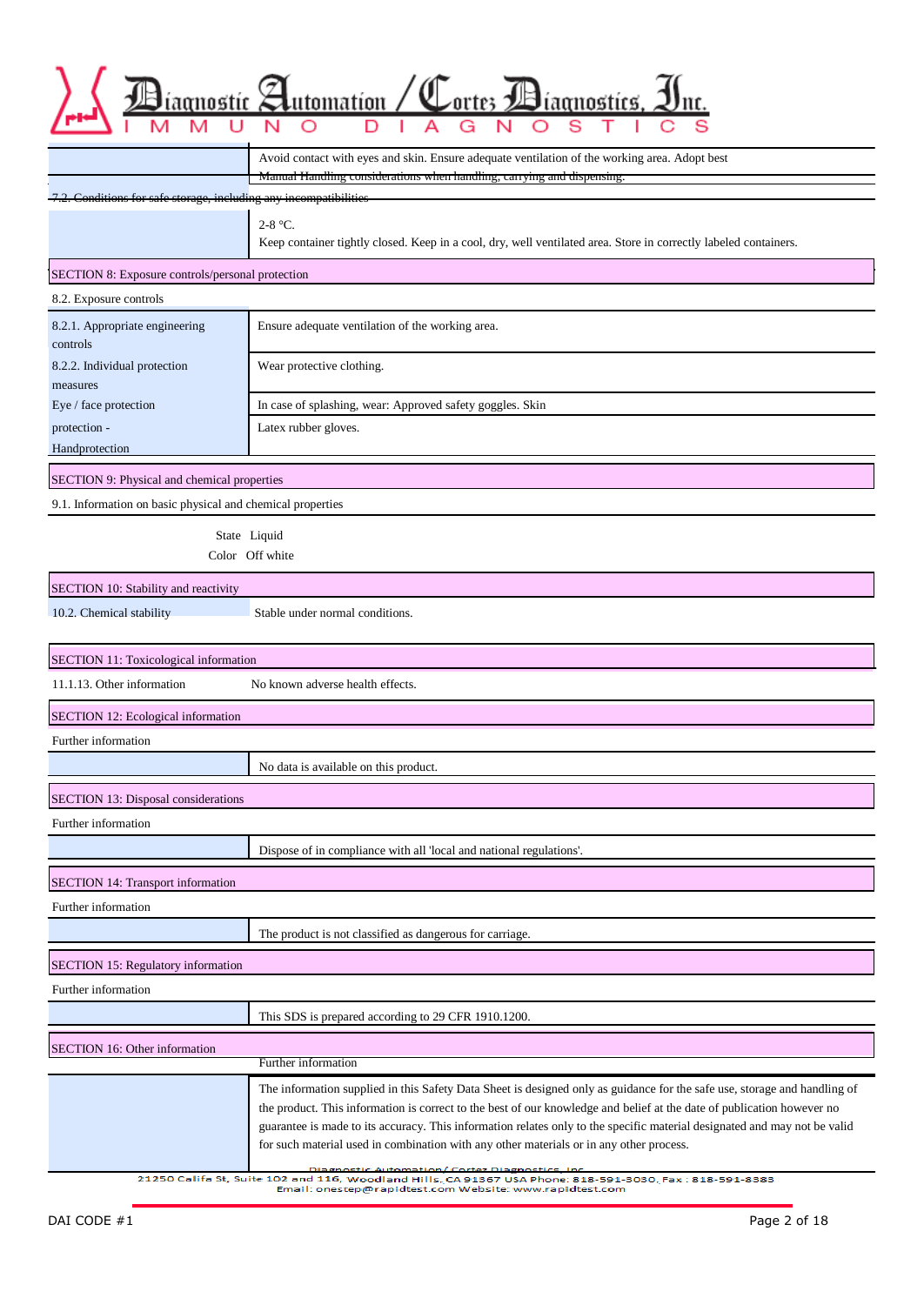

### **PR3 (c-ANCA) High Pos Control 1445-1**

| <b>SECTION 2: Hazards identification</b>                                 |                                                                                                                                                                                       |
|--------------------------------------------------------------------------|---------------------------------------------------------------------------------------------------------------------------------------------------------------------------------------|
| 2.1. Classification of the substance or mixture                          |                                                                                                                                                                                       |
| Main hazards                                                             | No Significant Hazard                                                                                                                                                                 |
| 2.2. Label Biohazardous<br>Material Risk phrases                         | No Significant Hazard.                                                                                                                                                                |
|                                                                          |                                                                                                                                                                                       |
|                                                                          | R20/21/22 - Harmful by inhalation, in contact with skin and if swallowed.                                                                                                             |
| SECTION 3: Composition/information on ingredients                        |                                                                                                                                                                                       |
| Hazardous ingredients:                                                   | Biohazardous Material.                                                                                                                                                                |
| SECTION 4: First aid measures                                            |                                                                                                                                                                                       |
| 4.1. Description of first aid measures                                   |                                                                                                                                                                                       |
| Eye contact                                                              | May cause irritation to eyes. Rinse immediately with plenty of water for 15 minutes holding the eyelids open.                                                                         |
| Skin contact                                                             | May cause irritation to skin. Wash with soap and water.                                                                                                                               |
| Ingestion                                                                | Flush mouth with water, without swallowing.                                                                                                                                           |
| General information                                                      |                                                                                                                                                                                       |
|                                                                          | If you feel unwell, seek medical advice (show the label where possible).                                                                                                              |
| SECTION 5: Firefighting measures                                         |                                                                                                                                                                                       |
| 5.1. Extinguishing media                                                 |                                                                                                                                                                                       |
|                                                                          | Use extinguishing media appropriate to the surrounding fire conditions.                                                                                                               |
| 5.2. Special hazards arising from the substance or mixture               |                                                                                                                                                                                       |
|                                                                          | Burning produces irritating, toxic and obnoxious fumes.                                                                                                                               |
| 5.3. Advice for firefighters                                             |                                                                                                                                                                                       |
|                                                                          | Wear suitable respiratory equipment when necessary.                                                                                                                                   |
| SECTION 6: Accidental release measures                                   |                                                                                                                                                                                       |
| 6.1. Personal precautions, protective equipment and emergency procedures |                                                                                                                                                                                       |
|                                                                          | Wear suitable protective equipment.                                                                                                                                                   |
| 6.3. Methods and material for containment and cleaning up                |                                                                                                                                                                                       |
|                                                                          | Collect spilled liquid with absorbent material and place in a container for suitable disposal. Clean area thoroughly with<br>disinfectant. Flush down the drain with plenty of water. |
| SECTION 7: Handling and storage                                          |                                                                                                                                                                                       |
| 7.1. Precautions for safe handling                                       |                                                                                                                                                                                       |
|                                                                          | Handle as if capable of transmitting a disease.                                                                                                                                       |
| 7.2. Conditions for safe storage, including any incompatibilities        |                                                                                                                                                                                       |
|                                                                          | $2-8$ °C.                                                                                                                                                                             |
| SECTION 8: Exposure controls/personal protection                         |                                                                                                                                                                                       |
| 8.2. Exposure controls                                                   |                                                                                                                                                                                       |
| 8.2.2. Individual protection                                             | Wear suitable protective equipment. Handle as if potentially infectious.                                                                                                              |
| measures                                                                 |                                                                                                                                                                                       |
| Eye / face protection                                                    | Face shield. Safety glasses.                                                                                                                                                          |
| Skin protection -                                                        | Latex rubber gloves.                                                                                                                                                                  |
|                                                                          | Diagnostic Automation/ Cortez Diagnostics, Inc.                                                                                                                                       |

21250 Califa St, Suite 102 and 116, Woodland Hills, CA 91367 USA Phone: 818-591-3030, Fax : 818-591-8383<br>Email: onestep@rapidtest.com Website: www.rapidtest.com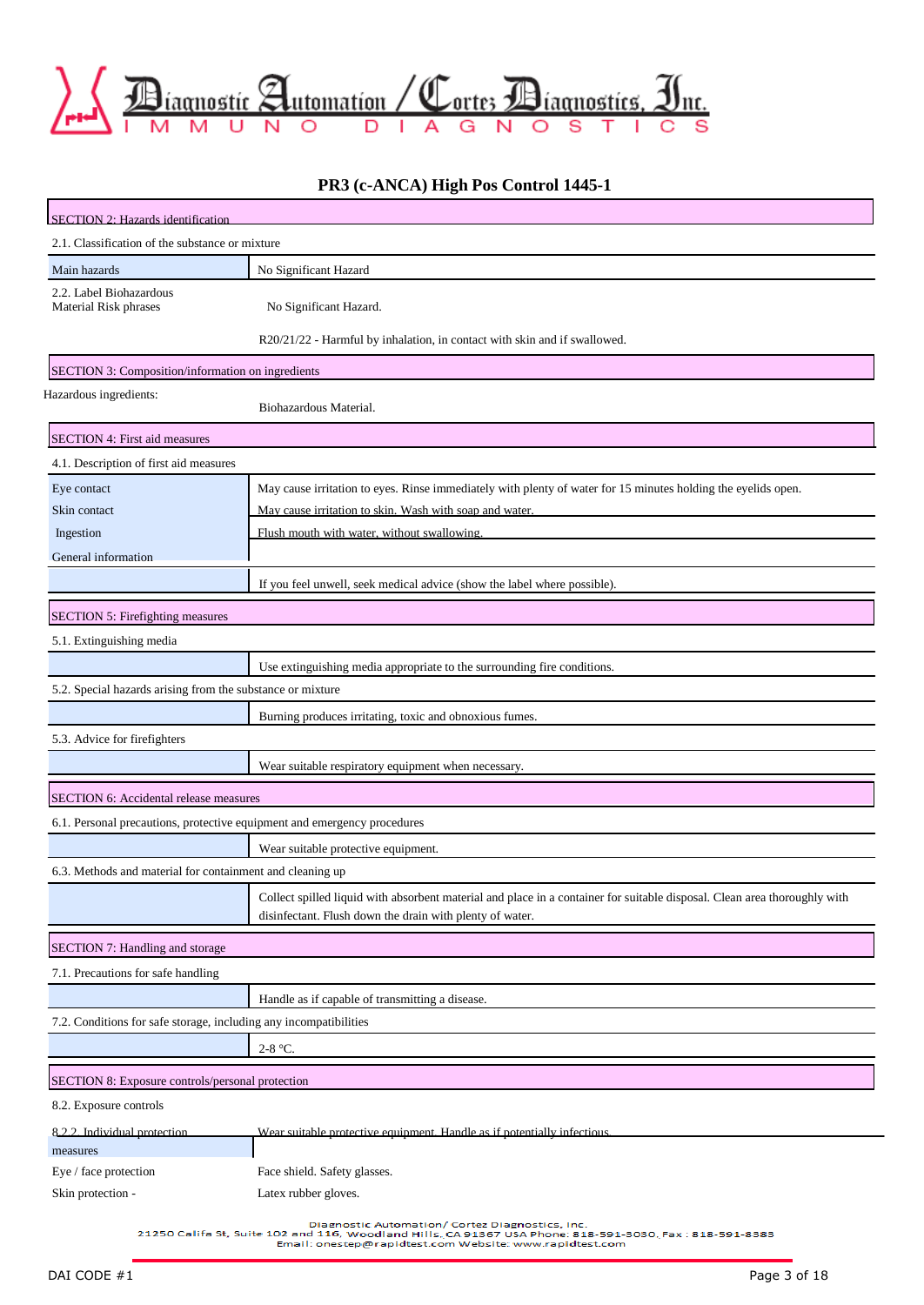| iagnostic ><br>Handprotection                                            | Lutomation /<br>Cortes <i>Diagnostics</i> ,                                                                                                                                                                                                                                                                                                                                                                                                                                 |
|--------------------------------------------------------------------------|-----------------------------------------------------------------------------------------------------------------------------------------------------------------------------------------------------------------------------------------------------------------------------------------------------------------------------------------------------------------------------------------------------------------------------------------------------------------------------|
| SECTION 9: Physical and chemical properties                              |                                                                                                                                                                                                                                                                                                                                                                                                                                                                             |
| 9.1. Information on basic physical and chemical properties               |                                                                                                                                                                                                                                                                                                                                                                                                                                                                             |
| <b>State</b><br>Color                                                    | Liquid<br>Off white                                                                                                                                                                                                                                                                                                                                                                                                                                                         |
| SECTION 10: Stability and reactivity                                     |                                                                                                                                                                                                                                                                                                                                                                                                                                                                             |
| 10.2. Chemical stability:                                                | Stable under normal conditions.                                                                                                                                                                                                                                                                                                                                                                                                                                             |
| SECTION 11: Toxicological information                                    |                                                                                                                                                                                                                                                                                                                                                                                                                                                                             |
| 11.1.4. Toxicological Information: No data is available on this product. |                                                                                                                                                                                                                                                                                                                                                                                                                                                                             |
| SECTION 12: Ecological information                                       |                                                                                                                                                                                                                                                                                                                                                                                                                                                                             |
| 12.1. Toxicity:                                                          | No data is available on this product.                                                                                                                                                                                                                                                                                                                                                                                                                                       |
| SECTION 13: Disposal considerations                                      |                                                                                                                                                                                                                                                                                                                                                                                                                                                                             |
| General information                                                      |                                                                                                                                                                                                                                                                                                                                                                                                                                                                             |
|                                                                          | Dispose of in compliance with all local and national regulations.                                                                                                                                                                                                                                                                                                                                                                                                           |
| Disposal methods                                                         |                                                                                                                                                                                                                                                                                                                                                                                                                                                                             |
|                                                                          | Disposal should be made in accordance with existing procedures / protocols currently in place at facility for infectious<br>waste.                                                                                                                                                                                                                                                                                                                                          |
| Disposal of packaging                                                    |                                                                                                                                                                                                                                                                                                                                                                                                                                                                             |
|                                                                          | Do NOT reuse empty containers.                                                                                                                                                                                                                                                                                                                                                                                                                                              |
| <b>SECTION 14: Transport information</b>                                 |                                                                                                                                                                                                                                                                                                                                                                                                                                                                             |
| Further information:                                                     |                                                                                                                                                                                                                                                                                                                                                                                                                                                                             |
|                                                                          | The product is not classified as dangerous for carriage.                                                                                                                                                                                                                                                                                                                                                                                                                    |
| SECTION 15: Regulatory information                                       |                                                                                                                                                                                                                                                                                                                                                                                                                                                                             |
| Further information                                                      |                                                                                                                                                                                                                                                                                                                                                                                                                                                                             |
|                                                                          | This SDS is prepared according to 29 CFR 1910.1200.                                                                                                                                                                                                                                                                                                                                                                                                                         |
| SECTION 16: Other information                                            |                                                                                                                                                                                                                                                                                                                                                                                                                                                                             |
| Further information                                                      |                                                                                                                                                                                                                                                                                                                                                                                                                                                                             |
|                                                                          | The information supplied in this Safety Data Sheet is designed only as guidance for the safe use, storage and handling of<br>the product. This information is correct to the best of our knowledge and belief at the date of publication however no<br>guarantee is made to its accuracy. This information relates only to the specific material designated and may not be valid<br>for such material used in combination with any other materials or in any other process. |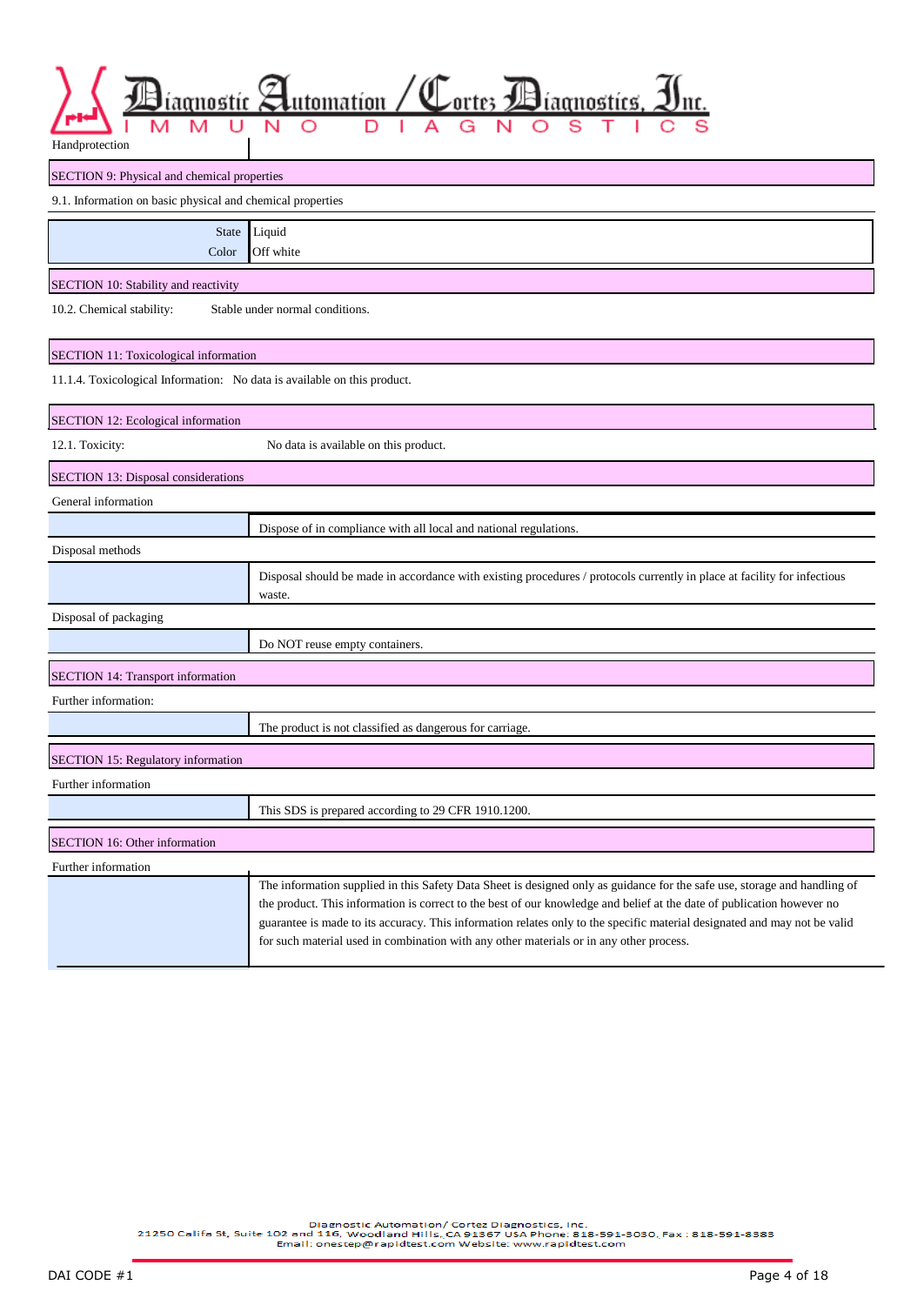$\sum_{\text{r.t.}}\sum_{M \text{ is a positive}}$ 

**PR3 (c-ANCA) Calibrator 1445-1**

| <b>SECTION 1:</b>                                                                    |                                                                                                                           |
|--------------------------------------------------------------------------------------|---------------------------------------------------------------------------------------------------------------------------|
|                                                                                      |                                                                                                                           |
| SECTION 2: Hazards identification<br>2.1. Classification of the substance or mixture |                                                                                                                           |
| Main hazards                                                                         | No Significant Hazard                                                                                                     |
| 2.2. Label elements                                                                  | Biohazardous                                                                                                              |
| Material Risk phrases                                                                | No Significant Hazard.                                                                                                    |
|                                                                                      | R20/21/22 - Harmful by inhalation, in contact with skin and if swallowed.                                                 |
| SECTION 3: Composition/information on ingredients                                    |                                                                                                                           |
| Hazardous ingredients: Biohazardous Material.                                        |                                                                                                                           |
| SECTION 4: First aid measures                                                        |                                                                                                                           |
| 4.1. Description of first aid measures                                               |                                                                                                                           |
| Eye contact                                                                          | May cause irritation to eyes. Rinse immediately with plenty of water for 15 minutes holding the eyelids open.             |
| Skin contact                                                                         | May cause irritation to skin. Wash with soap and water.                                                                   |
| Ingestion<br>General information                                                     | Flush mouth with water, without swallowing.                                                                               |
|                                                                                      | If you feel unwell, seek medical advice (show the label where possible).                                                  |
|                                                                                      |                                                                                                                           |
| <b>SECTION 5: Firefighting measures</b>                                              |                                                                                                                           |
| 5.1. Extinguishing media                                                             |                                                                                                                           |
|                                                                                      | Use extinguishing media appropriate to the surrounding fire conditions.                                                   |
| 5.2. Special hazards arising from the substance or mixture                           |                                                                                                                           |
|                                                                                      | Burning produces irritating, toxic and obnoxious fumes.                                                                   |
| 5.3. Advice for firefighters                                                         |                                                                                                                           |
|                                                                                      | Wear suitable respiratory equipment when necessary.                                                                       |
| SECTION 6: Accidental release measures                                               |                                                                                                                           |
| 6.1. Personal precautions, protective equipment and emergency procedures             |                                                                                                                           |
|                                                                                      | Wear suitable protective equipment.                                                                                       |
| 6.3. Methods and material for containment and cleaning up                            |                                                                                                                           |
|                                                                                      | Collect spilled liquid with absorbent material and place in a container for suitable disposal. Clean area thoroughly with |
|                                                                                      | disinfectant. Flush down the drain with plenty of water.                                                                  |
| SECTION 7: Handling and storage                                                      |                                                                                                                           |
| 7.1. Precautions for safe handling                                                   |                                                                                                                           |
|                                                                                      | Handle as if capable of transmitting a disease.                                                                           |
| 7.2. Conditions for safe storage, including any incompatibilities                    |                                                                                                                           |
|                                                                                      | 2-8 °C.                                                                                                                   |
| SECTION 8: Exposure controls/personal protection                                     |                                                                                                                           |
| 8.2. Exposure controls                                                               |                                                                                                                           |
| 8.2.2. Individual protection<br>measures                                             | Wear suitable protective equipment. Handle as if potentially infectious.                                                  |

Handprotection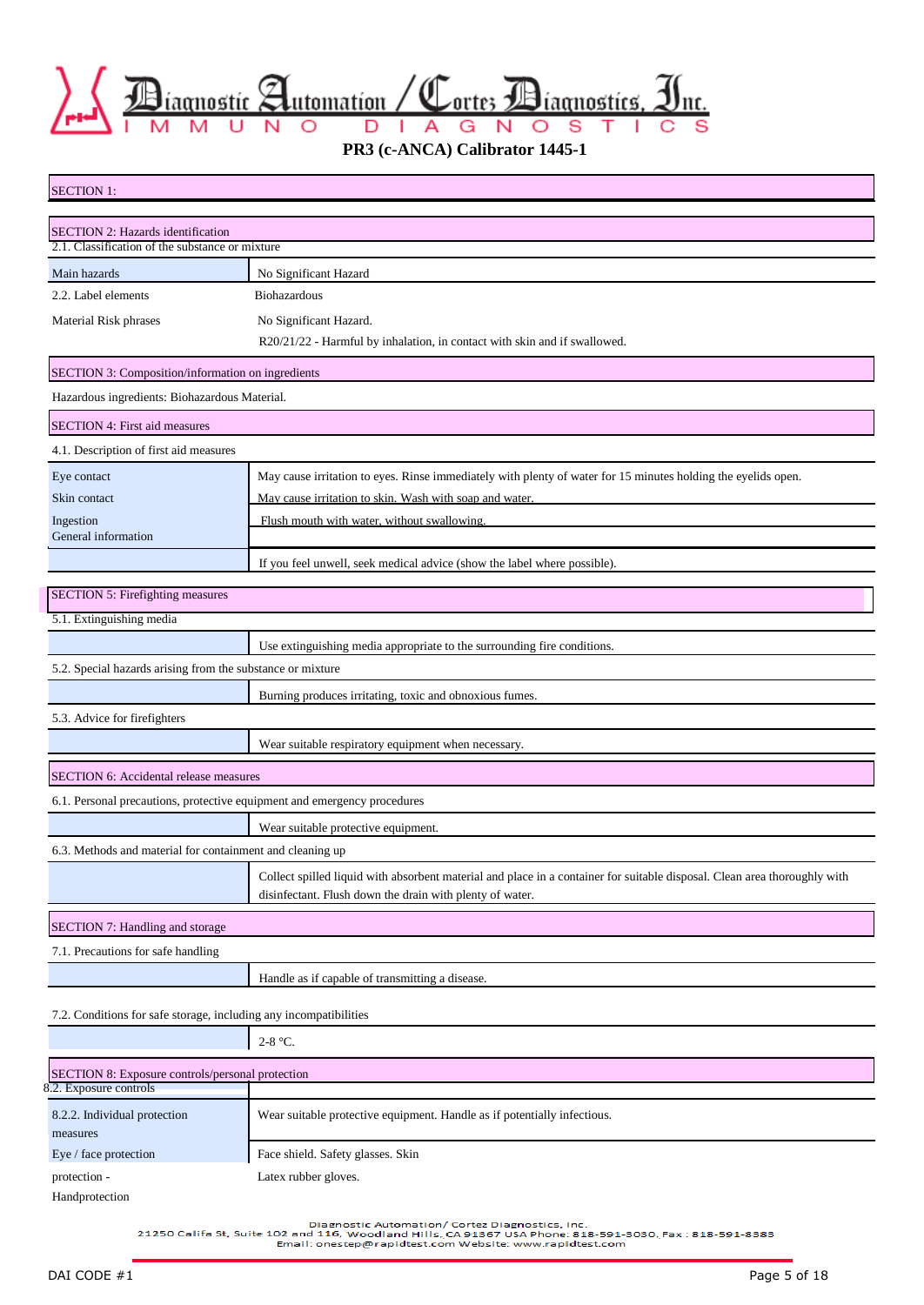utomation / Corte; Biagnostics,

nc.

SECTION 9: Physical and chemical properties

9.1. Information on basic physical and chemical properties

aonostíc

N

| <b>State</b><br>Color                                                    | Liquid<br>Off white                                                                                                                                                                                                                                                                                                                                                                                                                                                         |
|--------------------------------------------------------------------------|-----------------------------------------------------------------------------------------------------------------------------------------------------------------------------------------------------------------------------------------------------------------------------------------------------------------------------------------------------------------------------------------------------------------------------------------------------------------------------|
| SECTION 10: Stability and reactivity                                     |                                                                                                                                                                                                                                                                                                                                                                                                                                                                             |
| 10.2. Chemical stability: Stable under normal conditions.                |                                                                                                                                                                                                                                                                                                                                                                                                                                                                             |
| SECTION 11: Toxicological information                                    |                                                                                                                                                                                                                                                                                                                                                                                                                                                                             |
| 11.1.4. Toxicological Information: No data is available on this product. |                                                                                                                                                                                                                                                                                                                                                                                                                                                                             |
| SECTION 12: Ecological information                                       |                                                                                                                                                                                                                                                                                                                                                                                                                                                                             |
| 12.1. Toxicity: No data is available on this product.                    |                                                                                                                                                                                                                                                                                                                                                                                                                                                                             |
| SECTION 13: Disposal considerations                                      |                                                                                                                                                                                                                                                                                                                                                                                                                                                                             |
| General information                                                      |                                                                                                                                                                                                                                                                                                                                                                                                                                                                             |
|                                                                          | Dispose of in compliance with all local and national regulations.                                                                                                                                                                                                                                                                                                                                                                                                           |
| Disposal methods                                                         |                                                                                                                                                                                                                                                                                                                                                                                                                                                                             |
|                                                                          | Disposal should be made in accordance with existing procedures / protocols currently in place at facility for infectious<br>waste.                                                                                                                                                                                                                                                                                                                                          |
| Disposal of packaging                                                    |                                                                                                                                                                                                                                                                                                                                                                                                                                                                             |
|                                                                          | Do NOT reuse empty containers.                                                                                                                                                                                                                                                                                                                                                                                                                                              |
| <b>SECTION 14: Transport information</b>                                 |                                                                                                                                                                                                                                                                                                                                                                                                                                                                             |
| Further information                                                      |                                                                                                                                                                                                                                                                                                                                                                                                                                                                             |
|                                                                          | The product is not classified as dangerous for carriage.                                                                                                                                                                                                                                                                                                                                                                                                                    |
| SECTION 15: Regulatory information                                       |                                                                                                                                                                                                                                                                                                                                                                                                                                                                             |
| Further information                                                      |                                                                                                                                                                                                                                                                                                                                                                                                                                                                             |
|                                                                          | This SDS is prepared according to 29 CFR 1910.1200.                                                                                                                                                                                                                                                                                                                                                                                                                         |
| SECTION 16: Other information                                            |                                                                                                                                                                                                                                                                                                                                                                                                                                                                             |
| Further information                                                      |                                                                                                                                                                                                                                                                                                                                                                                                                                                                             |
|                                                                          | The information supplied in this Safety Data Sheet is designed only as guidance for the safe use, storage and handling of<br>the product. This information is correct to the best of our knowledge and belief at the date of publication however no<br>guarantee is made to its accuracy. This information relates only to the specific material designated and may not be valid<br>for such material used in combination with any other materials or in any other process. |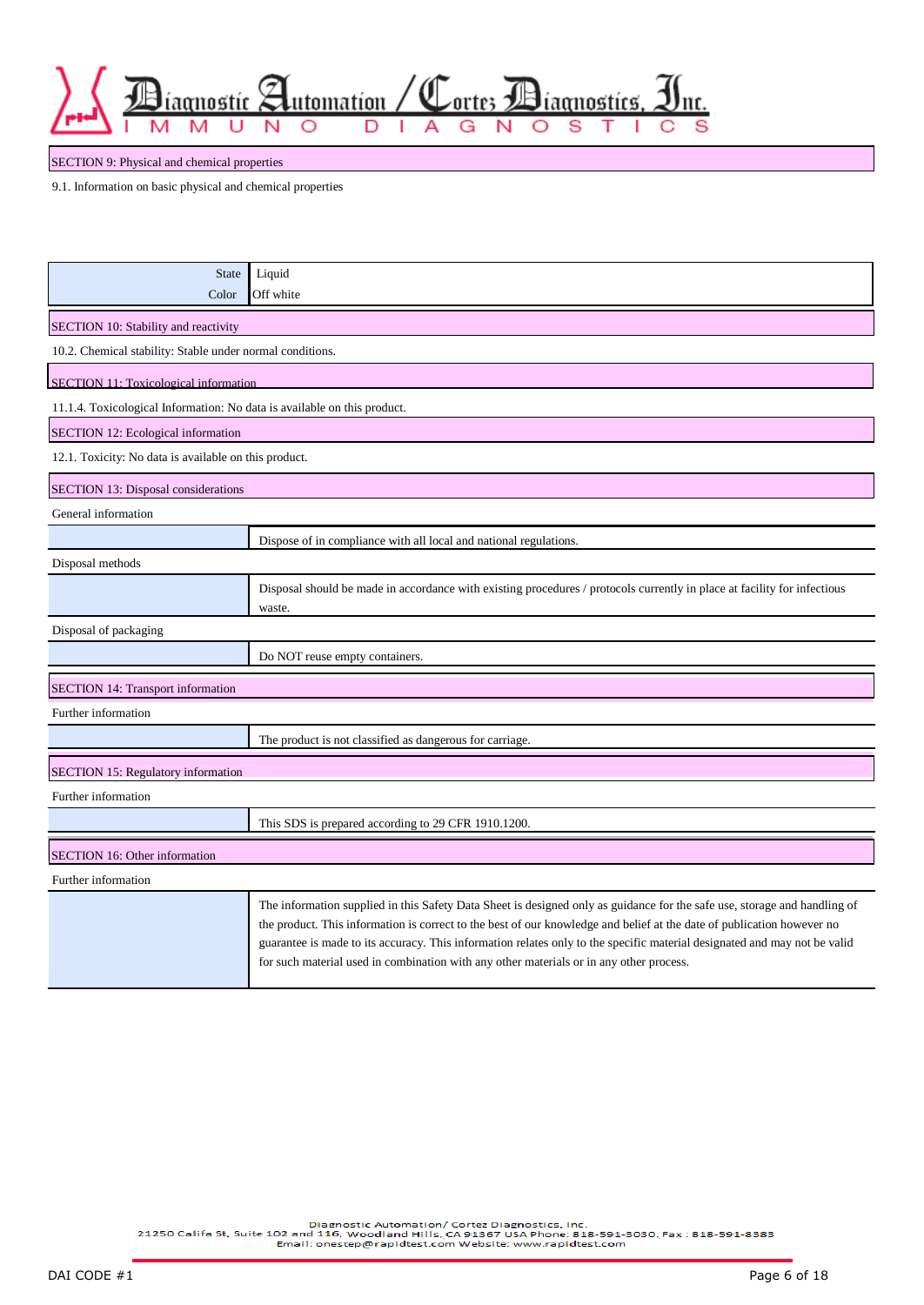

**PR3 (c-ANCA) Negative Control 1445-1**

| <b>SECTION 1:</b>                                                        |                                                                                                                           |
|--------------------------------------------------------------------------|---------------------------------------------------------------------------------------------------------------------------|
|                                                                          |                                                                                                                           |
| SECTION 2: Hazards identification:                                       |                                                                                                                           |
| 2.1. Classification of the substance or mixture                          |                                                                                                                           |
| Main hazards                                                             | No Significant Hazard                                                                                                     |
| 2.2. Label elements<br>Material Risk phrases                             | Biohazardous<br>No Significant Hazard.                                                                                    |
|                                                                          | R20/21/22 - Harmful by inhalation, in contact with skin and if swallowed.                                                 |
| SECTION 3: Composition/information on ingredients                        |                                                                                                                           |
| Hazardous ingredients: Biohazardous Material.                            |                                                                                                                           |
| SECTION 4: First aid measures                                            |                                                                                                                           |
| 4.1. Description of first aid measures                                   |                                                                                                                           |
| Eye contact                                                              | May cause irritation to eyes. Rinse immediately with plenty of water for 15 minutes holding the eyelids open.             |
| Skin contact                                                             | May cause irritation to skin. Wash with soap and water. Ingestion                                                         |
|                                                                          | Flush mouth with water, without swallowing.                                                                               |
| <b>General information</b>                                               |                                                                                                                           |
|                                                                          | If you feel unwell, seek medical advice (show the label where possible).                                                  |
| SECTION 5: Firefighting measures                                         |                                                                                                                           |
| 5.1. Extinguishing media                                                 |                                                                                                                           |
|                                                                          | Use extinguishing media appropriate to the surrounding fire conditions.                                                   |
| 5.2. Special hazards arising from the substance or mixture               |                                                                                                                           |
|                                                                          | Burning produces irritating, toxic and obnoxious fumes.                                                                   |
| 5.3. Advice for firefighters                                             |                                                                                                                           |
|                                                                          | Wear suitable respiratory equipment when necessary.                                                                       |
| <b>SECTION 6: Accidental release measures</b>                            |                                                                                                                           |
| 6.1. Personal precautions, protective equipment and emergency procedures |                                                                                                                           |
|                                                                          | Wear suitable protective equipment.                                                                                       |
| 6.3. Methods and material for containment and cleaning up                |                                                                                                                           |
|                                                                          | Collect spilled liquid with absorbent material and place in a container for suitable disposal. Clean area thoroughly with |
|                                                                          | disinfectant. Flush down the drain with plenty of water.                                                                  |
| SECTION 7: Handling and storage                                          |                                                                                                                           |
| 7.1. Precautions for safe handling                                       |                                                                                                                           |
|                                                                          | Handle as if capable of transmitting a disease.                                                                           |
| 7.2. Conditions for safe storage, including any incompatibilities        |                                                                                                                           |
|                                                                          | 2-8 °C.                                                                                                                   |
| SECTION 8: Exposure controls/personal protection                         |                                                                                                                           |
| 8.2. Exposure controls                                                   |                                                                                                                           |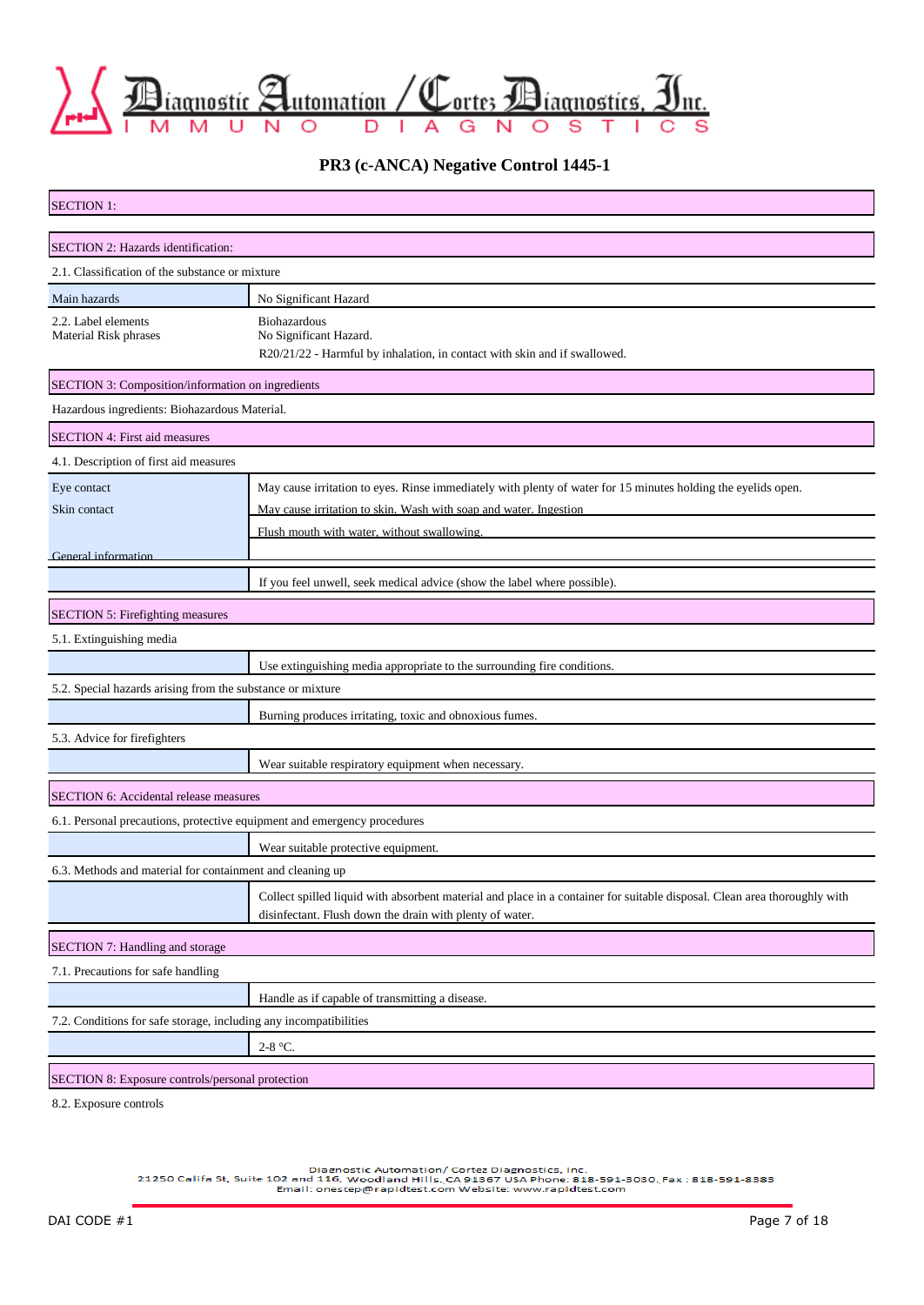| Biagnostic Automation / Cortes Biagnostics, Inc. |  |  |  |  |  |  |  |  |  |
|--------------------------------------------------|--|--|--|--|--|--|--|--|--|
|                                                  |  |  |  |  |  |  |  |  |  |

| 8.2.2. Individual protection<br>measures                                 | Wear suitable protective equipment. Handle as if potentially infectious.                                                                                                                                                                                                                                                                                                                                                                                                    |  |  |  |  |  |  |
|--------------------------------------------------------------------------|-----------------------------------------------------------------------------------------------------------------------------------------------------------------------------------------------------------------------------------------------------------------------------------------------------------------------------------------------------------------------------------------------------------------------------------------------------------------------------|--|--|--|--|--|--|
| Eye / face protection                                                    | Face shield. Safety glasses.                                                                                                                                                                                                                                                                                                                                                                                                                                                |  |  |  |  |  |  |
| Skin protection -                                                        | Latex rubber gloves.                                                                                                                                                                                                                                                                                                                                                                                                                                                        |  |  |  |  |  |  |
| Handprotection                                                           |                                                                                                                                                                                                                                                                                                                                                                                                                                                                             |  |  |  |  |  |  |
| SECTION 9: Physical and chemical properties                              |                                                                                                                                                                                                                                                                                                                                                                                                                                                                             |  |  |  |  |  |  |
| 9.1. Information on basic physical and chemical properties               |                                                                                                                                                                                                                                                                                                                                                                                                                                                                             |  |  |  |  |  |  |
| <b>State</b>                                                             | Liquid                                                                                                                                                                                                                                                                                                                                                                                                                                                                      |  |  |  |  |  |  |
| Color                                                                    | Off white                                                                                                                                                                                                                                                                                                                                                                                                                                                                   |  |  |  |  |  |  |
| SECTION 10: Stability and reactivity                                     |                                                                                                                                                                                                                                                                                                                                                                                                                                                                             |  |  |  |  |  |  |
| 10.2. Chemical stability: Stable under normal conditions.                |                                                                                                                                                                                                                                                                                                                                                                                                                                                                             |  |  |  |  |  |  |
| SECTION 11: Toxicological information                                    |                                                                                                                                                                                                                                                                                                                                                                                                                                                                             |  |  |  |  |  |  |
| 11.1.4. Toxicological Information: No data is available on this product. |                                                                                                                                                                                                                                                                                                                                                                                                                                                                             |  |  |  |  |  |  |
| SECTION 12: Ecological information                                       |                                                                                                                                                                                                                                                                                                                                                                                                                                                                             |  |  |  |  |  |  |
| 12.1. Toxicity: No data is available on this product.                    |                                                                                                                                                                                                                                                                                                                                                                                                                                                                             |  |  |  |  |  |  |
| <b>SECTION 13: Disposal considerations</b>                               |                                                                                                                                                                                                                                                                                                                                                                                                                                                                             |  |  |  |  |  |  |
| General information                                                      |                                                                                                                                                                                                                                                                                                                                                                                                                                                                             |  |  |  |  |  |  |
|                                                                          | Dispose of in compliance with all local and national regulations.                                                                                                                                                                                                                                                                                                                                                                                                           |  |  |  |  |  |  |
| Disposal methods                                                         |                                                                                                                                                                                                                                                                                                                                                                                                                                                                             |  |  |  |  |  |  |
|                                                                          | Disposal should be made in accordance with existing procedures / protocols currently in place at facility for infectious<br>waste.                                                                                                                                                                                                                                                                                                                                          |  |  |  |  |  |  |
| Disposal of packaging                                                    |                                                                                                                                                                                                                                                                                                                                                                                                                                                                             |  |  |  |  |  |  |
|                                                                          | Do NOT reuse empty containers.                                                                                                                                                                                                                                                                                                                                                                                                                                              |  |  |  |  |  |  |
| <b>SECTION 14: Transport information</b>                                 |                                                                                                                                                                                                                                                                                                                                                                                                                                                                             |  |  |  |  |  |  |
| Further information                                                      |                                                                                                                                                                                                                                                                                                                                                                                                                                                                             |  |  |  |  |  |  |
|                                                                          | The product is not classified as dangerous for carriage.                                                                                                                                                                                                                                                                                                                                                                                                                    |  |  |  |  |  |  |
| SECTION 15: Regulatory information                                       |                                                                                                                                                                                                                                                                                                                                                                                                                                                                             |  |  |  |  |  |  |
| Further information                                                      |                                                                                                                                                                                                                                                                                                                                                                                                                                                                             |  |  |  |  |  |  |
|                                                                          | This SDS is prepared according to 29 CFR 1910.1200.                                                                                                                                                                                                                                                                                                                                                                                                                         |  |  |  |  |  |  |
| SECTION 16: Other information                                            |                                                                                                                                                                                                                                                                                                                                                                                                                                                                             |  |  |  |  |  |  |
| Further information                                                      |                                                                                                                                                                                                                                                                                                                                                                                                                                                                             |  |  |  |  |  |  |
|                                                                          | The information supplied in this Safety Data Sheet is designed only as guidance for the safe use, storage and handling of<br>the product. This information is correct to the best of our knowledge and belief at the date of publication however no<br>guarantee is made to its accuracy. This information relates only to the specific material designated and may not be valid<br>for such material used in combination with any other materials or in any other process. |  |  |  |  |  |  |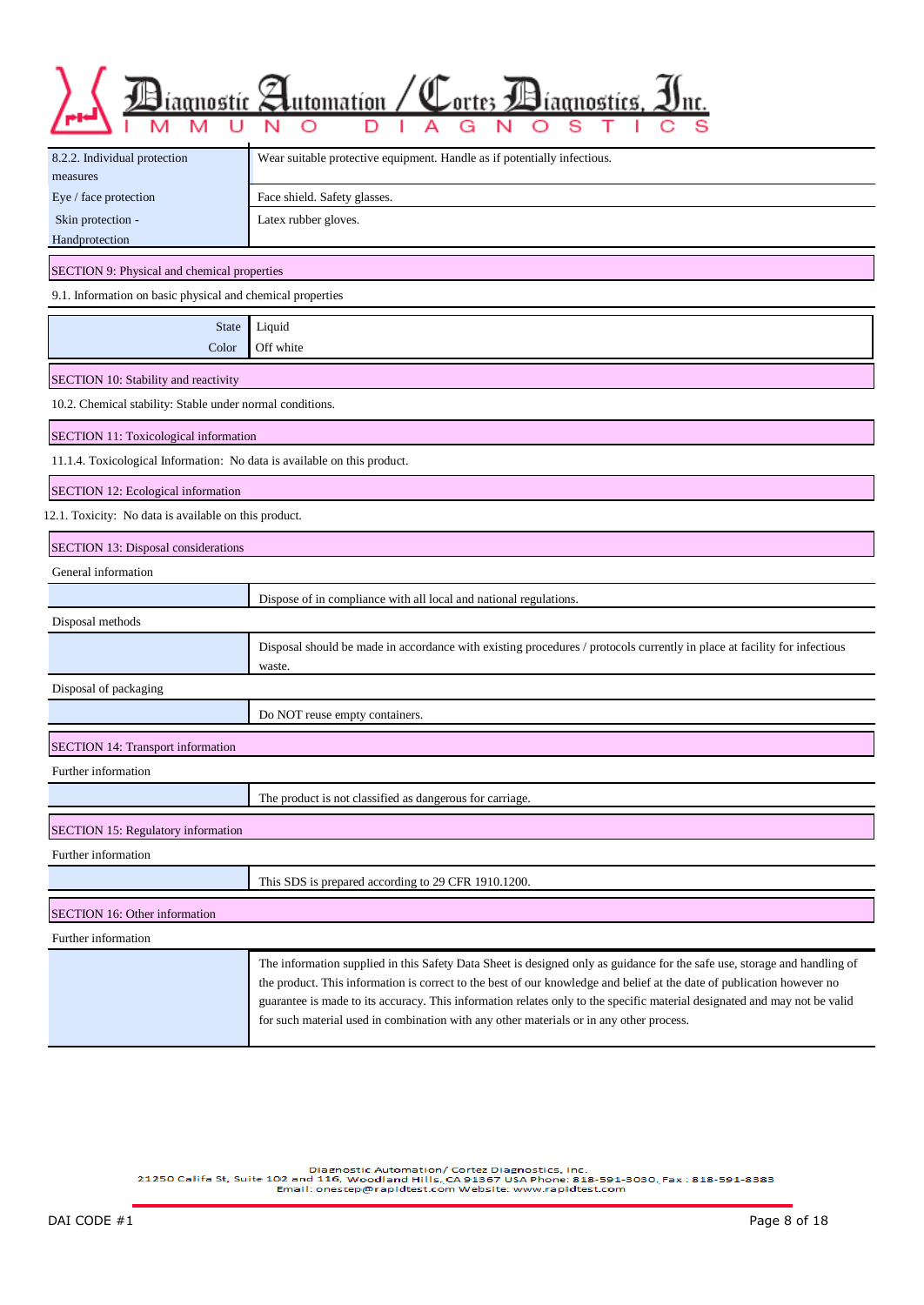

### **PR3(c-ANCA) Serum Diluent Type III 1445-1**

| <b>SECTION 1:</b>                                                        |                                                                                                                                                                                           |
|--------------------------------------------------------------------------|-------------------------------------------------------------------------------------------------------------------------------------------------------------------------------------------|
| SECTION 2: Hazards identification                                        |                                                                                                                                                                                           |
| 2.1. Classification of the substance or mixture                          |                                                                                                                                                                                           |
| Main hazards                                                             | No Significant Hazard                                                                                                                                                                     |
| 2.2. Label elements:                                                     | The product is classified in accordance with 67/548/EEC.                                                                                                                                  |
| Risk phrases<br>Other hazards                                            | No Significant Hazard. R36/37/38- Irritating to eyes, respiratory system and skin.<br>Caution! All components containing biological material must be treated as potentially biohazardous. |
| SECTION 3: Composition/information on ingredients                        |                                                                                                                                                                                           |
| Description:                                                             | Aqueous solution.                                                                                                                                                                         |
| <b>SECTION 4: First aid measures</b>                                     |                                                                                                                                                                                           |
| Inhalation                                                               | Inhalation may cause coughing, tightness of the chest and irritation of the respiratory system. Move the exposed person to f<br>fresh air. Seek medical attention.                        |
| Eye contact                                                              | May cause irritation to eyes. Rinse immediately with plenty of water for 15 minutes holding the eyelids open. Seek<br>medical attention if irritation or symptoms persist.                |
| Skin contact                                                             | May cause irritation to skin.                                                                                                                                                             |
| Ingestion                                                                | Ingestion may cause nausea and vomiting. Seek medical attention if irritation or symptoms persist.                                                                                        |
|                                                                          |                                                                                                                                                                                           |
| <b>SECTION 5: Firefighting measures</b>                                  |                                                                                                                                                                                           |
| 5.1. Extinguishing media                                                 |                                                                                                                                                                                           |
|                                                                          | Use extinguishing media appropriate to the surrounding fire conditions.                                                                                                                   |
| 5.3. Advice for firefighters                                             | Wear suitable respiratory equipment when necessary.                                                                                                                                       |
|                                                                          |                                                                                                                                                                                           |
| <b>SECTION 6: Accidental release measures</b>                            |                                                                                                                                                                                           |
| 6.1. Personal precautions, protective equipment and emergency procedures |                                                                                                                                                                                           |
|                                                                          | Ensure adequate ventilation of the working area. Wear suitable protective equipment.                                                                                                      |

6.3. Methods and material for containment and cleaning up

|                                    | Wash area with a 5% chlorine bleach solution or equivalent, rinse with water.                                                                                           |  |
|------------------------------------|-------------------------------------------------------------------------------------------------------------------------------------------------------------------------|--|
| SECTION 7: Handling and storage    |                                                                                                                                                                         |  |
| 7.1. Precautions for safe handling |                                                                                                                                                                         |  |
|                                    | Avoid contact with eyes and skin. Ensure adequate ventilation of the working area. Adopt best Manual Handling<br>considerations when handling, carrying and dispensing. |  |

7.2. Conditions for safe storage, including any incompatibilities

Store in correctly labeled containers.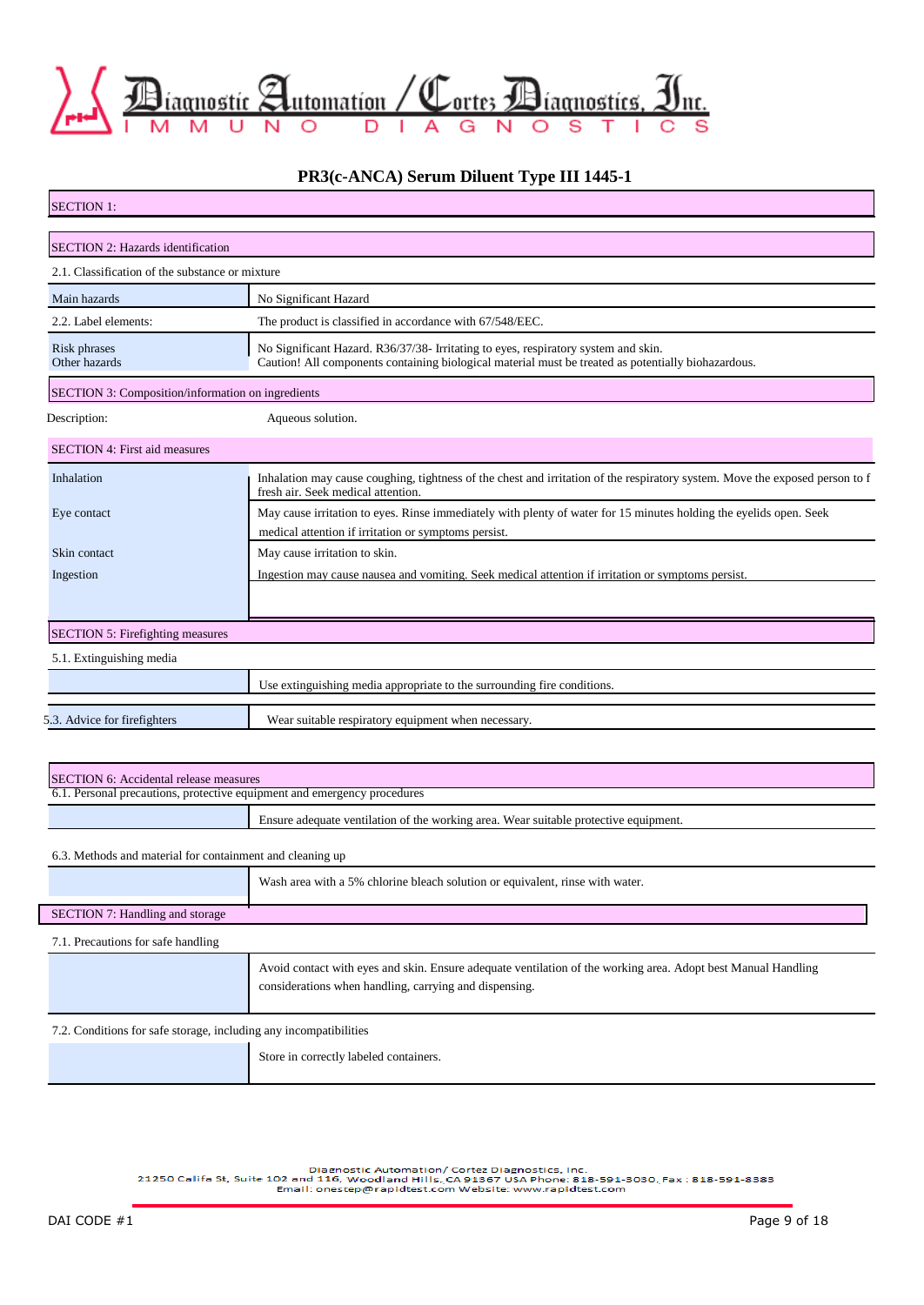

| SECTION 8: Exposure controls/personal protection |                                                  |  |  |  |
|--------------------------------------------------|--------------------------------------------------|--|--|--|
| 8.2.1. Appropriate engineering                   | Ensure adequate ventilation of the working area. |  |  |  |
| controls                                         |                                                  |  |  |  |
| 8.2.2. Individual protection                     | Wear suitable protective equipment.              |  |  |  |
| measures                                         |                                                  |  |  |  |
| Eye / face protection                            | Approved safety goggles.                         |  |  |  |
| Skin protection                                  | Chemical resistant gloves (PVC).                 |  |  |  |

#### SECTION 9: Physical and chemical properties

| 9.1. Information on basic physical and chemical properties |                                                                                                                                                                                                                                                                                                                                                                                                                                                                             |
|------------------------------------------------------------|-----------------------------------------------------------------------------------------------------------------------------------------------------------------------------------------------------------------------------------------------------------------------------------------------------------------------------------------------------------------------------------------------------------------------------------------------------------------------------|
| <b>State</b><br>Color                                      | Aqueous solution<br>Yellow                                                                                                                                                                                                                                                                                                                                                                                                                                                  |
| Description:                                               | Aqueous solution.                                                                                                                                                                                                                                                                                                                                                                                                                                                           |
| SECTION 10: Stability and reactivity                       |                                                                                                                                                                                                                                                                                                                                                                                                                                                                             |
| 10.2. Chemical stability: Stable under normal conditions.  |                                                                                                                                                                                                                                                                                                                                                                                                                                                                             |
| SECTION 11: Toxicological information                      |                                                                                                                                                                                                                                                                                                                                                                                                                                                                             |
| Further Information                                        |                                                                                                                                                                                                                                                                                                                                                                                                                                                                             |
|                                                            | To the best of our knowledge, the chemical, physical and toxicological properties have not been thoroughly<br>investigated.                                                                                                                                                                                                                                                                                                                                                 |
| <b>SECTION 12: Ecological information</b>                  |                                                                                                                                                                                                                                                                                                                                                                                                                                                                             |
| Further information                                        |                                                                                                                                                                                                                                                                                                                                                                                                                                                                             |
|                                                            | No known adverse environmental effects.                                                                                                                                                                                                                                                                                                                                                                                                                                     |
| <b>SECTION 13: Disposal considerations</b>                 |                                                                                                                                                                                                                                                                                                                                                                                                                                                                             |
| General information                                        |                                                                                                                                                                                                                                                                                                                                                                                                                                                                             |
|                                                            | Dispose of in compliance with all local and national regulations.                                                                                                                                                                                                                                                                                                                                                                                                           |
| <b>SECTION 14: Transport information</b>                   |                                                                                                                                                                                                                                                                                                                                                                                                                                                                             |
| Further information                                        |                                                                                                                                                                                                                                                                                                                                                                                                                                                                             |
|                                                            | The product is not classified as dangerous for carriage.                                                                                                                                                                                                                                                                                                                                                                                                                    |
| SECTION 15: Regulatory information                         |                                                                                                                                                                                                                                                                                                                                                                                                                                                                             |
| Further information                                        |                                                                                                                                                                                                                                                                                                                                                                                                                                                                             |
|                                                            | This SDS is prepared according to 29 CFR 1910.1200.                                                                                                                                                                                                                                                                                                                                                                                                                         |
| SECTION 16: Other information                              |                                                                                                                                                                                                                                                                                                                                                                                                                                                                             |
| Further information                                        |                                                                                                                                                                                                                                                                                                                                                                                                                                                                             |
|                                                            | The information supplied in this Safety Data Sheet is designed only as guidance for the safe use, storage and handling of<br>the product. This information is correct to the best of our knowledge and belief at the date of publication however no<br>guarantee is made to its accuracy. This information relates only to the specific material designated and may not be valid<br>for such material used in combination with any other materials or in any other process. |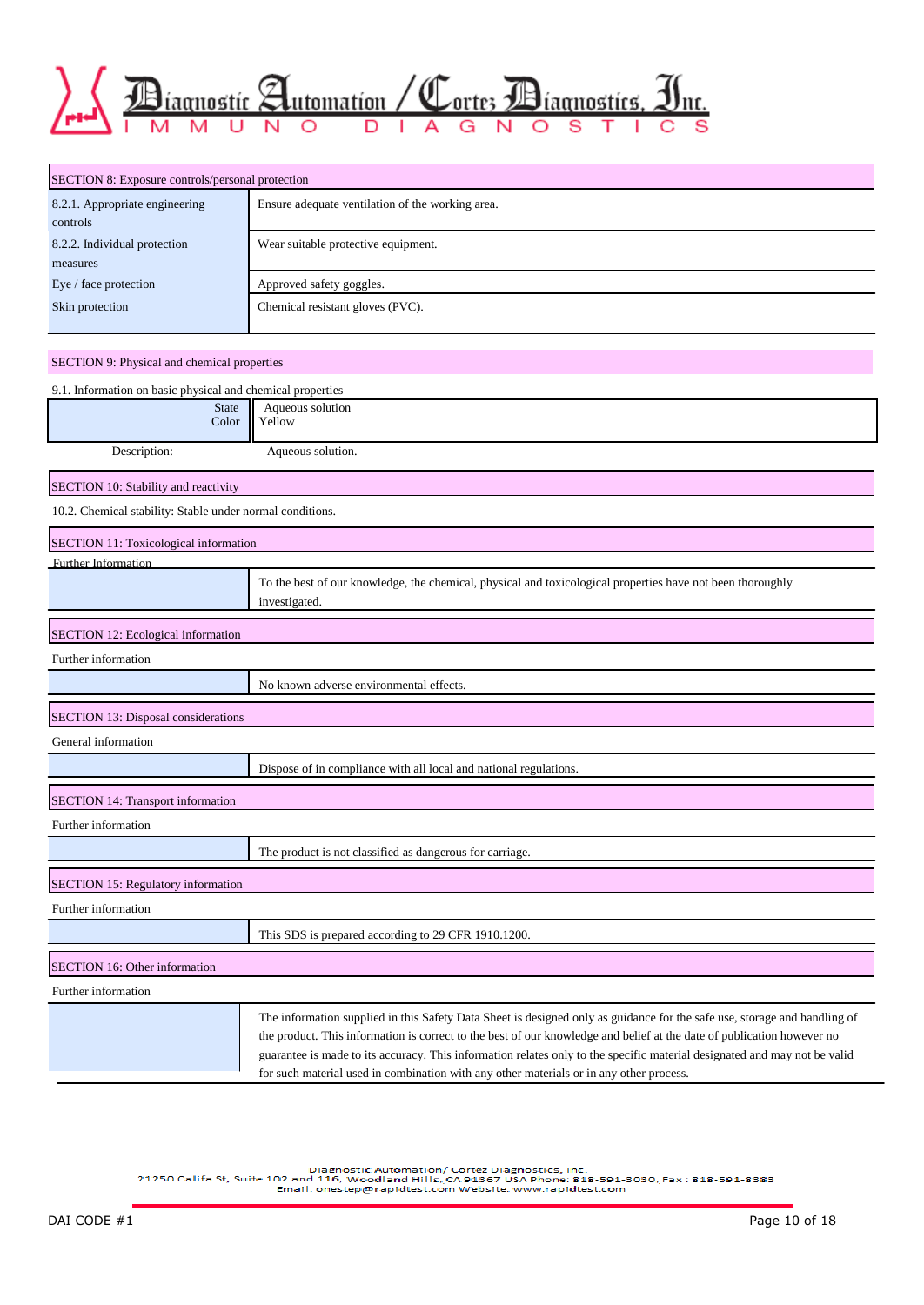

### **PR3 (c-ANCA) Wash Buffer Type 1 1445-1**

| <b>SECTION 1:</b>                                                        |                                                                                                                                                                            |  |  |  |  |  |
|--------------------------------------------------------------------------|----------------------------------------------------------------------------------------------------------------------------------------------------------------------------|--|--|--|--|--|
| SECTION 2: Hazards identification                                        |                                                                                                                                                                            |  |  |  |  |  |
| 2.1. Classification of the substance or mixture                          |                                                                                                                                                                            |  |  |  |  |  |
| Main hazards                                                             | No Significant Hazard                                                                                                                                                      |  |  |  |  |  |
| 2.2. Label elements                                                      |                                                                                                                                                                            |  |  |  |  |  |
| Risk phrases                                                             | No Significant Hazard.                                                                                                                                                     |  |  |  |  |  |
| SECTION 3: Composition/information on ingredients                        |                                                                                                                                                                            |  |  |  |  |  |
| Further information: Aqueous solution.                                   |                                                                                                                                                                            |  |  |  |  |  |
| SECTION 4: First aid measures                                            |                                                                                                                                                                            |  |  |  |  |  |
| 4.1. Description of first aid measures                                   |                                                                                                                                                                            |  |  |  |  |  |
| Inhalation                                                               | May cause irritation to mucous membranes. Move the exposed person to fresh air.                                                                                            |  |  |  |  |  |
| Eye contact                                                              | May cause irritation to eyes. Rinse immediately with plenty of water for 15 minutes holding the eyelids open. Seek<br>medical attention if irritation or symptoms persist. |  |  |  |  |  |
| Skin contact                                                             | May cause irritation to skin. Wash off immediately with plenty of soap and water. Remove contaminated                                                                      |  |  |  |  |  |
|                                                                          | clothing. Seek medical attention if irritation or symptoms persist.                                                                                                        |  |  |  |  |  |
| Ingestion                                                                | May cause irritation to mucous membranes. DO NOT INDUCE VOMITING. Seek medical attention if irritation or<br>symptoms persist.                                             |  |  |  |  |  |
| <b>SECTION 5: Firefighting measures</b>                                  |                                                                                                                                                                            |  |  |  |  |  |
| 5.1. Extinguishing media                                                 |                                                                                                                                                                            |  |  |  |  |  |
|                                                                          | Use extinguishing media appropriate to the surrounding fire conditions.                                                                                                    |  |  |  |  |  |
| 5.2. Special hazards arising from the substance or mixture               |                                                                                                                                                                            |  |  |  |  |  |
|                                                                          | Burning produces irritating, toxic and obnoxious fumes.                                                                                                                    |  |  |  |  |  |
| 5.3. Advice for firefighters                                             |                                                                                                                                                                            |  |  |  |  |  |
|                                                                          | Wear suitable respiratory equipment when necessary.                                                                                                                        |  |  |  |  |  |
| <b>SECTION 6: Accidental release measures</b>                            |                                                                                                                                                                            |  |  |  |  |  |
| 6.1. Personal precautions, protective equipment and emergency procedures |                                                                                                                                                                            |  |  |  |  |  |
|                                                                          | Ensure adequate ventilation of the working area.                                                                                                                           |  |  |  |  |  |
| 6.2. Environmental precautions                                           |                                                                                                                                                                            |  |  |  |  |  |
|                                                                          | Do not allow product to enter drains.                                                                                                                                      |  |  |  |  |  |
|                                                                          | 6.3. Methods and material for containment and cleaning up                                                                                                                  |  |  |  |  |  |
|                                                                          | Absorb with inert, absorbent material. Transfer to suitable, labeled containers for disposal. Clean spillage area<br>thoroughly with plenty of water.                      |  |  |  |  |  |
| SECTION 7: Handling and storage                                          |                                                                                                                                                                            |  |  |  |  |  |
| 7.1. Precautions for safe handling                                       |                                                                                                                                                                            |  |  |  |  |  |
|                                                                          | Avoid contact with eyes and skin. Ensure adequate ventilation of the working area. Adopt best<br>Manual Handling considerations when handling, carrying and dispensing.    |  |  |  |  |  |

7.2. Conditions for safe storage, including any incompatibilities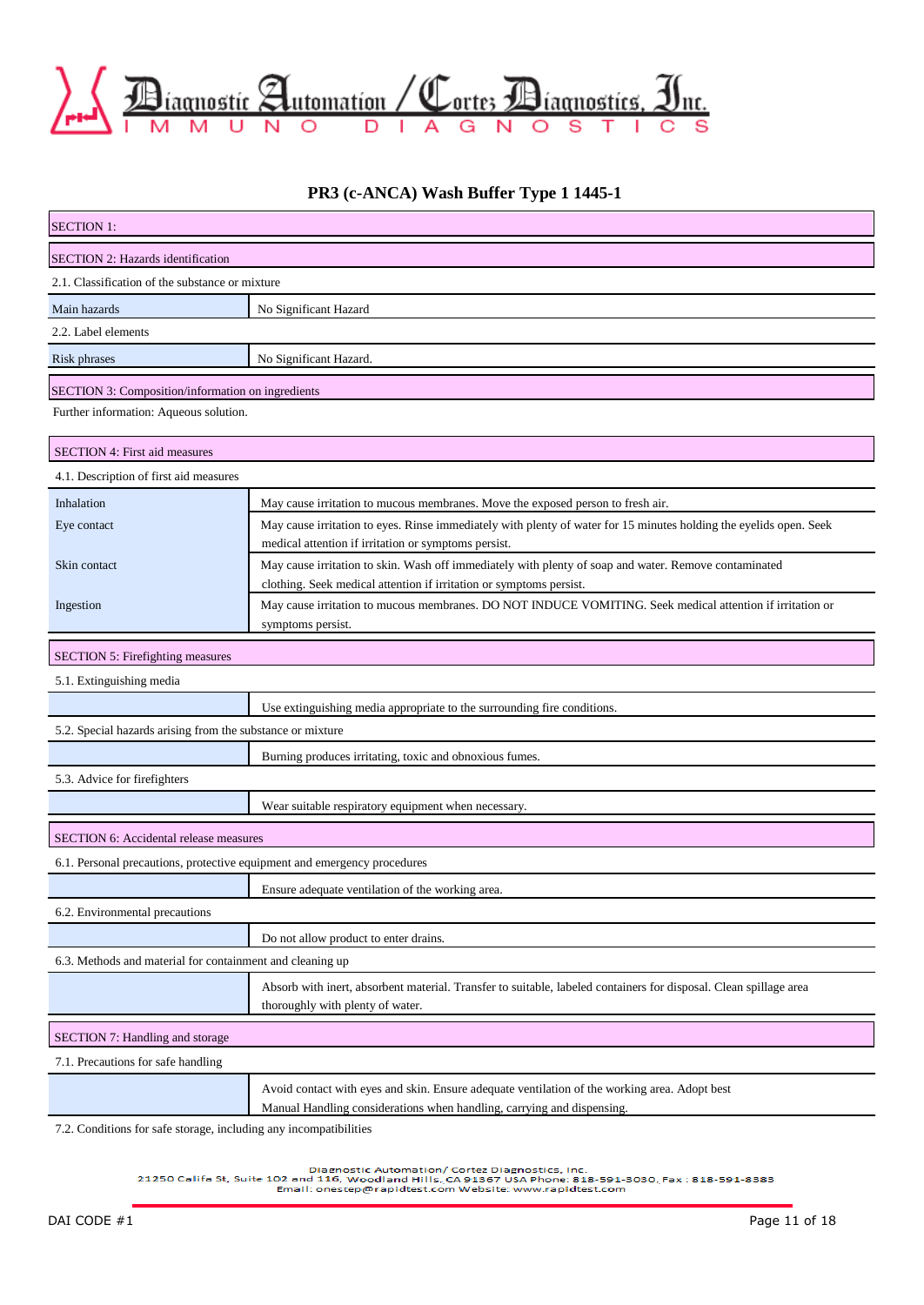Keep in a cool, dry, well ventilated area. Keep container tightly closed. Store in correctly labeled containers.

ortes

iagnostics

nc.

aanostíc

utomatíon

| SECTION 8: Exposure controls/personal protection           |                                                                                                                             |
|------------------------------------------------------------|-----------------------------------------------------------------------------------------------------------------------------|
| 8.2. Exposure controls                                     |                                                                                                                             |
| 8.2.1. Appropriate engineering<br>controls                 | Ensure adequate ventilation of the working area.                                                                            |
| 8.2.2. Individual protection                               | Wear protective clothing.                                                                                                   |
| Measures                                                   |                                                                                                                             |
| Eye / face protection                                      | In case of splashing, wear: Eye protection.                                                                                 |
| Skin protection -                                          | Latex rubber gloves.                                                                                                        |
| Handprotection                                             |                                                                                                                             |
| SECTION 9: Physical and chemical properties                |                                                                                                                             |
| 9.1. Information on basic physical and chemical properties |                                                                                                                             |
|                                                            | State Aqueous solution                                                                                                      |
| Color Blue                                                 |                                                                                                                             |
| SECTION 10: Stability and reactivity                       |                                                                                                                             |
| 10.2. Chemical stability                                   |                                                                                                                             |
|                                                            | Stable under normal conditions.                                                                                             |
| SECTION 11: Toxicological information                      |                                                                                                                             |
| 11.1.13. Other information                                 |                                                                                                                             |
|                                                            | To the best of our knowledge, the chemical, physical and toxicological properties have not been thoroughly<br>investigated. |
| SECTION 12: Ecological information                         |                                                                                                                             |
| Further information                                        |                                                                                                                             |
|                                                            | No known adverse environmental effects.                                                                                     |
| SECTION 13: Disposal considerations                        |                                                                                                                             |
| General information                                        |                                                                                                                             |
|                                                            | Dispose of in compliance with all local and national regulations.                                                           |
| <b>SECTION 14: Transport information</b>                   |                                                                                                                             |
| Further information                                        |                                                                                                                             |
|                                                            | The product is not classified as dangerous for carriage.                                                                    |
| SECTION 15: Regulatory information                         |                                                                                                                             |
| Further information                                        |                                                                                                                             |
|                                                            | This SDS is prepared according to 29 CFR 1910.1200.                                                                         |
| SECTION 16: Other information                              |                                                                                                                             |
|                                                            |                                                                                                                             |

The information supplied in this Safety Data Sheet is designed only as guidance for the safe use, storage and handling of the product. This information is correct to the best of our knowledge and belief at the date of publication however no guarantee is made to its accuracy. This information relates only to the specific material designated and may not be valid for such material used in combination with any other materials or in any other process.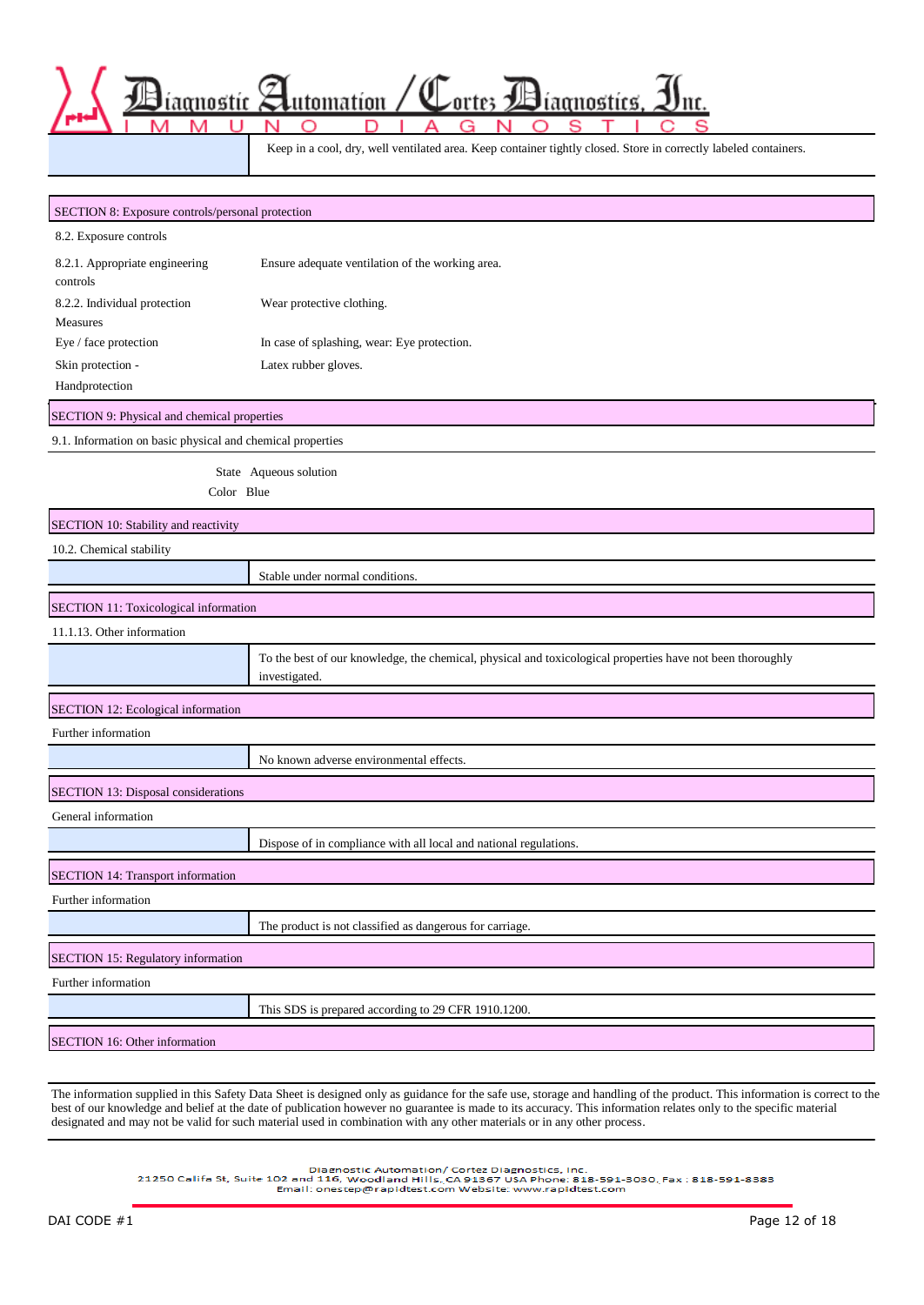

## **PR3 (c-ANCA) Substrate Solution 1445-1**

| <b>SECTION 1:</b>                                                        |                                                                                                                                        |  |  |  |  |
|--------------------------------------------------------------------------|----------------------------------------------------------------------------------------------------------------------------------------|--|--|--|--|
| SECTION 2: Hazards identification                                        |                                                                                                                                        |  |  |  |  |
| 2.1. Classification of the substance or mixture                          |                                                                                                                                        |  |  |  |  |
| Main hazards                                                             | No Significant Hazard                                                                                                                  |  |  |  |  |
| 2.2. Label elements                                                      |                                                                                                                                        |  |  |  |  |
| Risk phrases                                                             | No Significant Hazard.                                                                                                                 |  |  |  |  |
| SECTION 3: Composition/information on ingredients                        |                                                                                                                                        |  |  |  |  |
| SECTION 4: First aid measures                                            |                                                                                                                                        |  |  |  |  |
| 4.1. Description of first aid measures                                   |                                                                                                                                        |  |  |  |  |
| Inhalation                                                               | Move the exposed person to fresh air. If breathing is difficult give oxygen. Seek medical attention if irritation or symptoms persist. |  |  |  |  |
| Eye contact                                                              | Rinse immediately with plenty of water for 15 minutes holding the eyelids open.                                                        |  |  |  |  |
| Skin contact                                                             | Wash with soap and water. Wash contaminated clothing before use.                                                                       |  |  |  |  |
| <b>SECTION 5: Firefighting measures</b>                                  |                                                                                                                                        |  |  |  |  |
| 5.1. Extinguishing media                                                 |                                                                                                                                        |  |  |  |  |
| 5.3. Advice for firefighters                                             | Use extinguishing media appropriate to the surrounding fire conditions.                                                                |  |  |  |  |
|                                                                          | Self-contained breathing apparatus.                                                                                                    |  |  |  |  |
| SECTION 6: Accidental release measures                                   |                                                                                                                                        |  |  |  |  |
| 6.1. Personal precautions, protective equipment and emergency procedures |                                                                                                                                        |  |  |  |  |
|                                                                          | Wear suitable protective equipment.                                                                                                    |  |  |  |  |
| 6.3. Methods and material for containment and cleaning up                |                                                                                                                                        |  |  |  |  |
|                                                                          | Clean spillage area thoroughly with plenty of water.                                                                                   |  |  |  |  |
| SECTION 7: Handling and storage                                          |                                                                                                                                        |  |  |  |  |
| 7.1. Precautions for safe handling                                       |                                                                                                                                        |  |  |  |  |
|                                                                          | Wear protective clothing.                                                                                                              |  |  |  |  |
| 7.2. Conditions for safe storage, including any incompatibilities        |                                                                                                                                        |  |  |  |  |
|                                                                          | $2-8$ °C.                                                                                                                              |  |  |  |  |
| SECTION 8: Exposure controls/personal protection                         |                                                                                                                                        |  |  |  |  |
| 8.2. Exposure controls                                                   |                                                                                                                                        |  |  |  |  |
| 8.2.1. Appropriate engineering<br>controls                               | Ensure adequate ventilation of the working area.                                                                                       |  |  |  |  |
| 8.2.2. Individual protection<br>measures                                 | Wear protective clothing.                                                                                                              |  |  |  |  |
| Eye / face protection                                                    | Safety glasses.                                                                                                                        |  |  |  |  |
| Skin protection -<br>Handprotection                                      | Latex rubber gloves. Protective clothing.                                                                                              |  |  |  |  |
| Respiratory protection                                                   | In case of insufficient ventilation, wear suitable respiratory equipment.                                                              |  |  |  |  |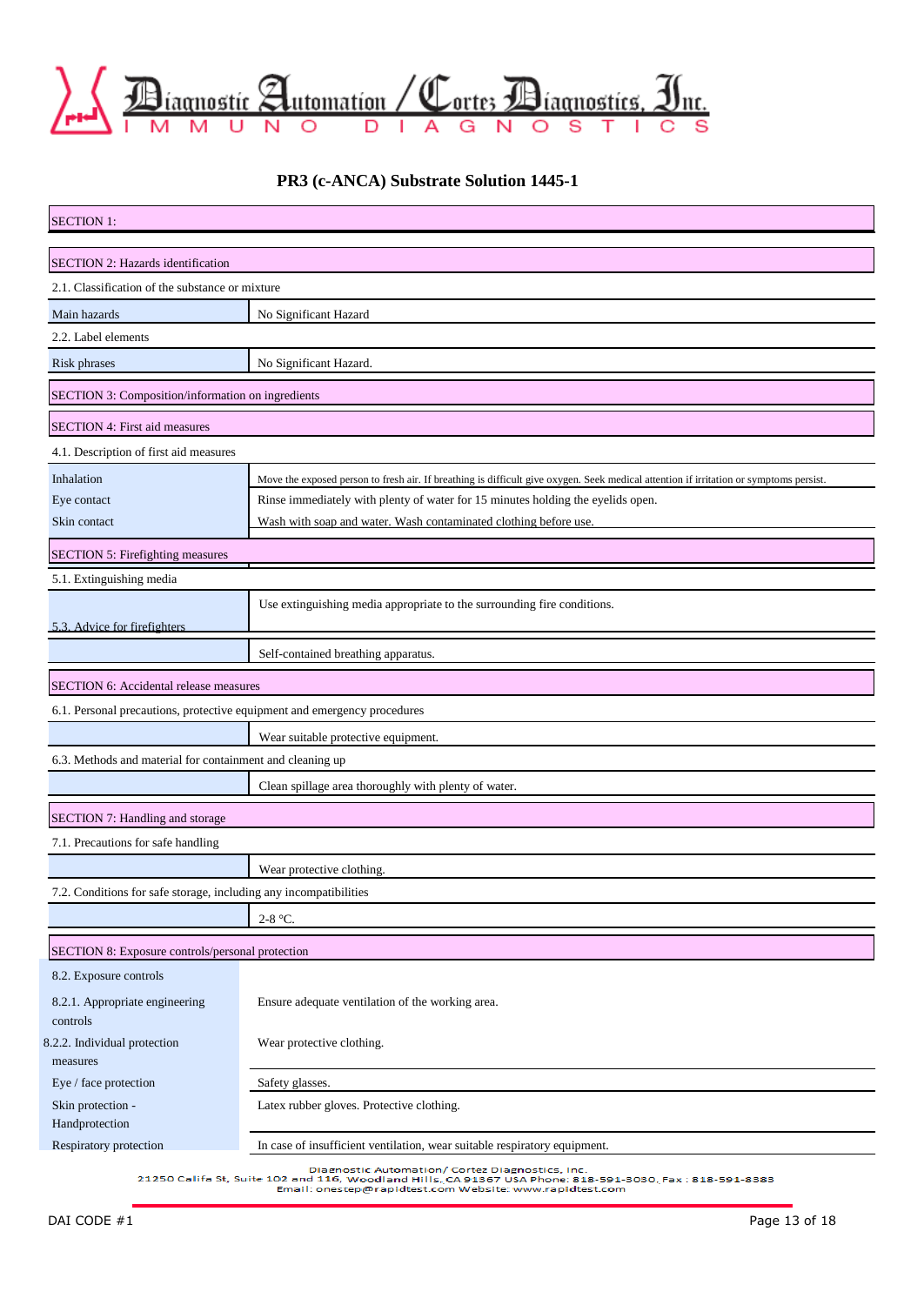|  |  |  | $\sum_{\text{pt}} \sum_{\text{in}} \underbrace{\text{Pl}(\text{anost})}_{\text{in}} \underbrace{\text{Pl}(\text{anost})}_{\text{in}} \underbrace{\text{Pl}(\text{anost})}_{\text{in}} \underbrace{\text{Pl}(\text{anost})}_{\text{in}} \underbrace{\text{Im}(\text{anost})}_{\text{in}}$ |  |  |  |  |  |
|--|--|--|------------------------------------------------------------------------------------------------------------------------------------------------------------------------------------------------------------------------------------------------------------------------------------------|--|--|--|--|--|
|  |  |  |                                                                                                                                                                                                                                                                                          |  |  |  |  |  |

| 8.2.3. Environmental exposure | Do not eat, drink or smoke in areas where this product is used or stored. |
|-------------------------------|---------------------------------------------------------------------------|
| controls                      |                                                                           |

| SECTION 9: Physical and chemical properties                |                                                                                                                                                                                                                                                                                                                                                                                                                                                                             |  |  |  |
|------------------------------------------------------------|-----------------------------------------------------------------------------------------------------------------------------------------------------------------------------------------------------------------------------------------------------------------------------------------------------------------------------------------------------------------------------------------------------------------------------------------------------------------------------|--|--|--|
| 9.1. Information on basic physical and chemical properties |                                                                                                                                                                                                                                                                                                                                                                                                                                                                             |  |  |  |
| <b>State</b>                                               | Liquid                                                                                                                                                                                                                                                                                                                                                                                                                                                                      |  |  |  |
| Color                                                      | Yellow                                                                                                                                                                                                                                                                                                                                                                                                                                                                      |  |  |  |
| SECTION 10: Stability and reactivity                       |                                                                                                                                                                                                                                                                                                                                                                                                                                                                             |  |  |  |
| 10.2. Chemical stability                                   |                                                                                                                                                                                                                                                                                                                                                                                                                                                                             |  |  |  |
| 10.4. Incompatible materials                               | Strong oxidizing agents. Metal articles.                                                                                                                                                                                                                                                                                                                                                                                                                                    |  |  |  |
| <b>SECTION 11: Toxicological information</b>               |                                                                                                                                                                                                                                                                                                                                                                                                                                                                             |  |  |  |
| 11.1.4. Toxicological Information                          |                                                                                                                                                                                                                                                                                                                                                                                                                                                                             |  |  |  |
|                                                            | When used and handled according to the specifications, the solution does not have a toxicological effect.                                                                                                                                                                                                                                                                                                                                                                   |  |  |  |
| SECTION 12: Ecological information                         |                                                                                                                                                                                                                                                                                                                                                                                                                                                                             |  |  |  |
| Further information                                        |                                                                                                                                                                                                                                                                                                                                                                                                                                                                             |  |  |  |
|                                                            | No data is available on this product.                                                                                                                                                                                                                                                                                                                                                                                                                                       |  |  |  |
| <b>SECTION 13: Disposal considerations</b>                 |                                                                                                                                                                                                                                                                                                                                                                                                                                                                             |  |  |  |
| General information                                        |                                                                                                                                                                                                                                                                                                                                                                                                                                                                             |  |  |  |
|                                                            | Dispose of in compliance with all local and national regulations.                                                                                                                                                                                                                                                                                                                                                                                                           |  |  |  |
| <b>SECTION 14: Transport information</b>                   |                                                                                                                                                                                                                                                                                                                                                                                                                                                                             |  |  |  |
| Further information                                        |                                                                                                                                                                                                                                                                                                                                                                                                                                                                             |  |  |  |
|                                                            | The product is not classified as dangerous for carriage.                                                                                                                                                                                                                                                                                                                                                                                                                    |  |  |  |
| <b>SECTION 15: Regulatory information</b>                  |                                                                                                                                                                                                                                                                                                                                                                                                                                                                             |  |  |  |
| Further information                                        |                                                                                                                                                                                                                                                                                                                                                                                                                                                                             |  |  |  |
|                                                            | This SDS is prepared according to 29 CFR 1910.1200.                                                                                                                                                                                                                                                                                                                                                                                                                         |  |  |  |
| <b>SECTION 16: Other information</b>                       |                                                                                                                                                                                                                                                                                                                                                                                                                                                                             |  |  |  |
| General information                                        |                                                                                                                                                                                                                                                                                                                                                                                                                                                                             |  |  |  |
|                                                            | The information supplied in this Safety Data Sheet is designed only as guidance for the safe use, storage and handling of<br>the product. This information is correct to the best of our knowledge and belief at the date of publication however no<br>guarantee is made to its accuracy. This information relates only to the specific material designated and may not be valid<br>for such material used in combination with any other materials or in any other process. |  |  |  |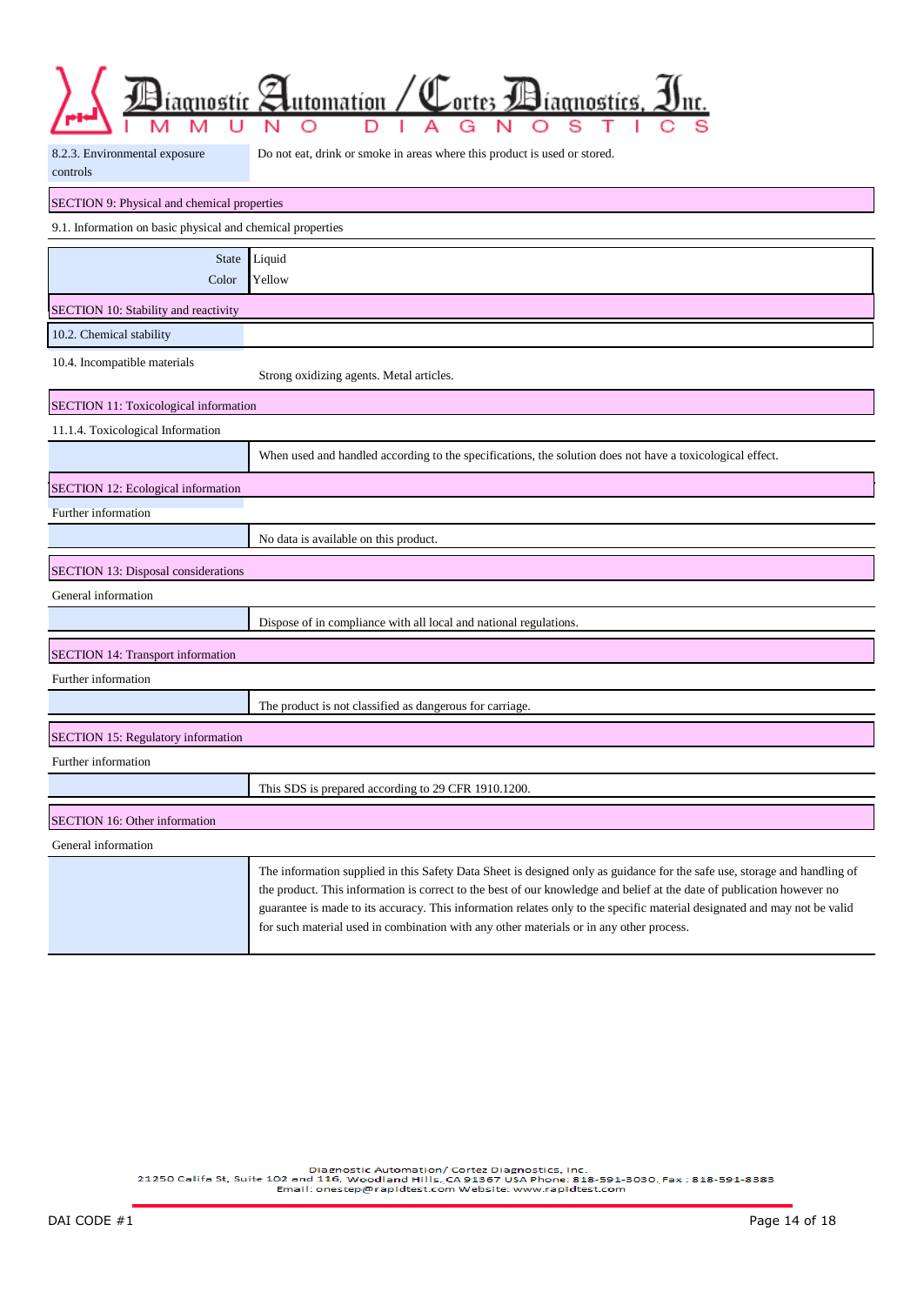

# PR3 (c-ANCA) Stop Solution 1445-1

| <b>SECTION 1:</b>                                                        |                                                                                                                                                                                                                        |  |  |  |
|--------------------------------------------------------------------------|------------------------------------------------------------------------------------------------------------------------------------------------------------------------------------------------------------------------|--|--|--|
| SECTION 2: Hazards identification                                        |                                                                                                                                                                                                                        |  |  |  |
| 2.1. Classification of the substance or mixture                          |                                                                                                                                                                                                                        |  |  |  |
| Main hazards                                                             | No Significant Hazard                                                                                                                                                                                                  |  |  |  |
| 2.2. Label elements                                                      |                                                                                                                                                                                                                        |  |  |  |
| <b>Risk phrases</b>                                                      | No Significant Hazard.                                                                                                                                                                                                 |  |  |  |
| SECTION 3: Composition/information on ingredients                        |                                                                                                                                                                                                                        |  |  |  |
| <b>SECTION 4: First aid measures</b>                                     |                                                                                                                                                                                                                        |  |  |  |
| 4.1. Description of first aid measures                                   |                                                                                                                                                                                                                        |  |  |  |
| Inhalation                                                               | Inhalation may cause coughing, tightness of the chest and irritation of the respiratory system. Irritating to respiratory<br>system. Move the exposed person to fresh air. Seek medical attention.                     |  |  |  |
| Eye contact                                                              | Irritating to eyes. Rinse immediately with plenty of water for 15 minutes holding the eyelids open. Seek medical<br>attention if irritation or symptoms persist.                                                       |  |  |  |
| Skin contact                                                             | Irritating to skin. Wash off immediately with plenty of soap and water. Remove contaminated clothing. Seek<br>medical attention if irritation or symptoms persist.                                                     |  |  |  |
| Ingestion                                                                | DO NOT INDUCE VOMITING. Ingestion may cause nausea and vomiting. Seek medical attention if irritation or<br>symptoms persist.                                                                                          |  |  |  |
| General information                                                      |                                                                                                                                                                                                                        |  |  |  |
|                                                                          | First aid measures given apply to concentrated solutions. Exposure to dilute solutions may not require these<br>extensive first aid procedures.                                                                        |  |  |  |
| SECTION 5: Firefighting measures                                         |                                                                                                                                                                                                                        |  |  |  |
| 5.1. Extinguishing media                                                 |                                                                                                                                                                                                                        |  |  |  |
|                                                                          | Dry chemical. Foam. Water. Carbon dioxide (CO2).                                                                                                                                                                       |  |  |  |
| 5.2. Special hazards arising from the substance or mixture               |                                                                                                                                                                                                                        |  |  |  |
|                                                                          | Burning produces irritating, toxic and obnoxious fumes.                                                                                                                                                                |  |  |  |
| 5.3. Advice for firefighters                                             |                                                                                                                                                                                                                        |  |  |  |
|                                                                          | Wear suitable respiratory equipment when necessary.                                                                                                                                                                    |  |  |  |
| SECTION 6: Accidental release measures                                   |                                                                                                                                                                                                                        |  |  |  |
| 6.1. Personal precautions, protective equipment and emergency procedures |                                                                                                                                                                                                                        |  |  |  |
|                                                                          | Ensure adequate ventilation of the working area. Wear suitable protective equipment.                                                                                                                                   |  |  |  |
| 6.2. Environmental precautions                                           |                                                                                                                                                                                                                        |  |  |  |
|                                                                          | Do not allow product to enter drains.                                                                                                                                                                                  |  |  |  |
| 6.3. Methods and material for containment and cleaning up                |                                                                                                                                                                                                                        |  |  |  |
|                                                                          | Absorb with inert, absorbent material. Transfer to suitable, labeled containers for disposal. Clean spillage area<br>thoroughly with plenty of water.                                                                  |  |  |  |
| SECTION 7: Handling and storage                                          |                                                                                                                                                                                                                        |  |  |  |
| 7.1. Precautions for safe handling                                       |                                                                                                                                                                                                                        |  |  |  |
|                                                                          | Adopt best Manual Handling considerations when handling, carrying and dispensing. Avoid contact with eyes and skin.                                                                                                    |  |  |  |
|                                                                          | Diagnostic Automation/ Cortez Diagnostics, Inc.<br>21250 Califa St, Suite 102 and 116, Woodland Hills, CA 91367 USA Phone: 818-591-3030, Fax : 818-591-8383<br>Email: onestep@rapidtest.com Website: www.rapidtest.com |  |  |  |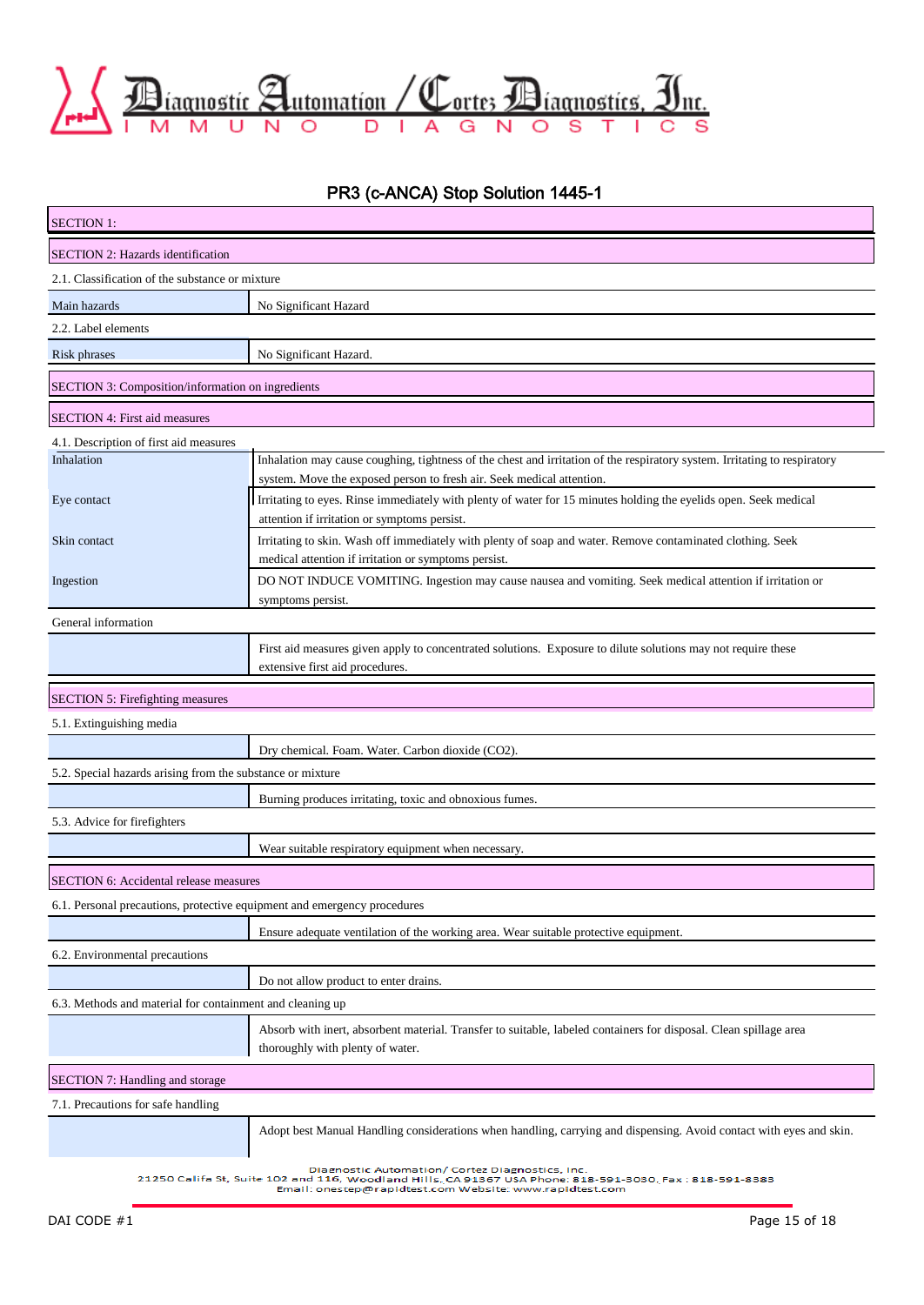

Ensure adequate ventilation of the working area.

### 7.2. Conditions for safe storage, including any incompatibilities

Keep in a cool, dry, well ventilated area. Keep containers tightly closed. Store in correctly labeled containers.

| SECTION 8: Exposure controls/personal protection           |                                                                                                                                                                    |
|------------------------------------------------------------|--------------------------------------------------------------------------------------------------------------------------------------------------------------------|
| 8.2. Exposure controls                                     |                                                                                                                                                                    |
| 8.2.1. Appropriate engineering<br>controls                 | Ensure adequate ventilation of the working area.                                                                                                                   |
| 8.2.2. Individual protection<br>measures                   | Wear chemical protective clothing.                                                                                                                                 |
| Eye / face protection                                      | Approved safety goggles.                                                                                                                                           |
| Skin protection -<br>Handprotection                        | Chemical resistant gloves (PVC).                                                                                                                                   |
| Respiratory protection                                     | Wear suitable respiratory equipment when necessary.                                                                                                                |
| SECTION 9: Physical and chemical properties                |                                                                                                                                                                    |
| 9.1. Information on basic physical and chemical properties |                                                                                                                                                                    |
|                                                            | State Aqueous solution                                                                                                                                             |
|                                                            | Color Colorless                                                                                                                                                    |
| Boiling point 100                                          |                                                                                                                                                                    |
| SECTION 10: Stability and reactivity                       |                                                                                                                                                                    |
| 10.2. Chemical stability                                   |                                                                                                                                                                    |
|                                                            | Stable under normal conditions.                                                                                                                                    |
| SECTION 11: Toxicological information                      |                                                                                                                                                                    |
| 11.1.4. Toxicological Information                          |                                                                                                                                                                    |
|                                                            | When used and handled according to the specifications, the solution does not have a toxicological effect.                                                          |
| SECTION 12: Ecological information                         |                                                                                                                                                                    |
| 12.4. Mobility in soil                                     |                                                                                                                                                                    |
|                                                            | When released into soil, this material may leach into groundwater.                                                                                                 |
| SECTION 13: Disposal considerations                        |                                                                                                                                                                    |
| General information                                        |                                                                                                                                                                    |
|                                                            | Dispose of in compliance with all local and national regulations.                                                                                                  |
| SECTION 14: Transport information                          |                                                                                                                                                                    |
| Further information                                        |                                                                                                                                                                    |
|                                                            | The product is not classified as dangerous for carriage.                                                                                                           |
| <b>SECTION 15: Regulatory information</b>                  |                                                                                                                                                                    |
|                                                            | Further information: This SDS is prepared according to 29 CFR 1910.1200.                                                                                           |
| SECTION 16: Other information                              |                                                                                                                                                                    |
| Further information                                        |                                                                                                                                                                    |
|                                                            | The information supplied in this Safety Data Sheet is designed only as guidance for the safe use, storage and handling of the product. This information is correct |
|                                                            | Diagnostic Automation/ Cortez Diagnostics, Inc.<br>21250 Califa St, Suite 102 and 116, Woodland Hills, CA 91367 USA Phone: 818-591-3030, Fax : 818-591-8383        |

 $\mathbf{I}$ Email: onestep@rapidtest.com Website: www.rapidtest.com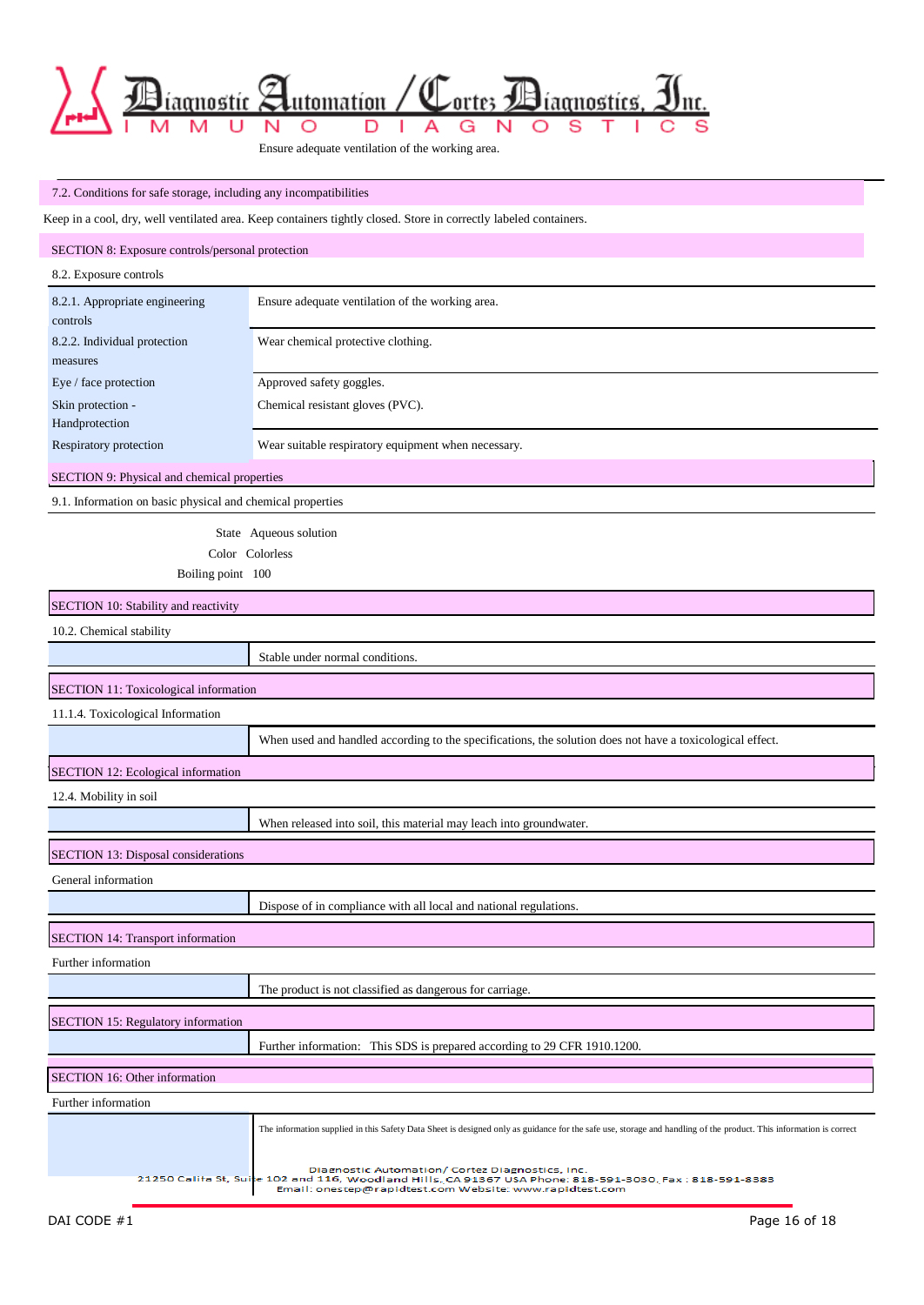

to the best of our knowledge and belief at the date of publication however no guarantee is made to its accuracy. This information relates only to the specific

material designated and may not be valid for such material used in combination with any other materials or in any other process.

#### **PR3 (c-ANCA) Low Pos Control 1445-1**

| SECTION 2: Hazards identification                                        |                                                                                                                                                                                                                        |  |  |  |
|--------------------------------------------------------------------------|------------------------------------------------------------------------------------------------------------------------------------------------------------------------------------------------------------------------|--|--|--|
| 2.1. Classification of the substance or mixture                          |                                                                                                                                                                                                                        |  |  |  |
| Main hazards                                                             | No Significant Hazard                                                                                                                                                                                                  |  |  |  |
| 2.2. Label Biohazardous<br><b>Material Risk phrases</b>                  | No Significant Hazard.                                                                                                                                                                                                 |  |  |  |
|                                                                          | R20/21/22 - Harmful by inhalation, in contact with skin and if swallowed.                                                                                                                                              |  |  |  |
| SECTION 3: Composition/information on ingredients                        |                                                                                                                                                                                                                        |  |  |  |
| Hazardous ingredients:                                                   | Biohazardous Material.                                                                                                                                                                                                 |  |  |  |
| SECTION 4: First aid measures                                            |                                                                                                                                                                                                                        |  |  |  |
| 4.1. Description of first aid measures                                   |                                                                                                                                                                                                                        |  |  |  |
| Eye contact                                                              | May cause irritation to eyes. Rinse immediately with plenty of water for 15 minutes holding the eyelids open.                                                                                                          |  |  |  |
| Skin contact                                                             | May cause irritation to skin. Wash with soap and water.                                                                                                                                                                |  |  |  |
| Ingestion                                                                | Flush mouth with water, without swallowing.                                                                                                                                                                            |  |  |  |
| General information                                                      |                                                                                                                                                                                                                        |  |  |  |
|                                                                          | If you feel unwell, seek medical advice (show the label where possible).                                                                                                                                               |  |  |  |
| SECTION 5: Firefighting measures                                         |                                                                                                                                                                                                                        |  |  |  |
| 5.1. Extinguishing media                                                 |                                                                                                                                                                                                                        |  |  |  |
|                                                                          | Use extinguishing media appropriate to the surrounding fire conditions.                                                                                                                                                |  |  |  |
| 5.2. Special hazards arising from the substance or mixture               |                                                                                                                                                                                                                        |  |  |  |
|                                                                          | Burning produces irritating, toxic and obnoxious fumes.                                                                                                                                                                |  |  |  |
| 5.3. Advice for firefighters                                             |                                                                                                                                                                                                                        |  |  |  |
|                                                                          | Wear suitable respiratory equipment when necessary.                                                                                                                                                                    |  |  |  |
| SECTION 6: Accidental release measures                                   |                                                                                                                                                                                                                        |  |  |  |
| 6.1. Personal precautions, protective equipment and emergency procedures |                                                                                                                                                                                                                        |  |  |  |
|                                                                          | Wear suitable protective equipment.                                                                                                                                                                                    |  |  |  |
| 6.3. Methods and material for containment and cleaning up                |                                                                                                                                                                                                                        |  |  |  |
|                                                                          | Collect spilled liquid with absorbent material and place in a container for suitable disposal. Clean area thoroughly with<br>disinfectant. Flush down the drain with plenty of water.                                  |  |  |  |
| SECTION 7: Handling and storage                                          |                                                                                                                                                                                                                        |  |  |  |
| 7.1. Precautions for safe handling                                       |                                                                                                                                                                                                                        |  |  |  |
|                                                                          | Handle as if capable of transmitting a disease.                                                                                                                                                                        |  |  |  |
| 7.2. Conditions for safe storage, including any incompatibilities        |                                                                                                                                                                                                                        |  |  |  |
|                                                                          | $2-8$ °C.                                                                                                                                                                                                              |  |  |  |
|                                                                          |                                                                                                                                                                                                                        |  |  |  |
| SECTION 8: Exposure controls/personal protection                         |                                                                                                                                                                                                                        |  |  |  |
| 8.2. Exposure controls                                                   |                                                                                                                                                                                                                        |  |  |  |
| 8.2.2. Individual protection                                             | Wear suitable protective equipment. Handle as if potentially infectious.                                                                                                                                               |  |  |  |
|                                                                          | Diagnostic Automation/ Cortez Diagnostics, Inc.<br>21250 Califa St, Suite 102 and 116, Woodland Hills, CA 91367 USA Phone: 818-591-3030, Fax : 818-591-8383<br>Email: onestep@rapidtest.com Website: www.rapidtest.com |  |  |  |